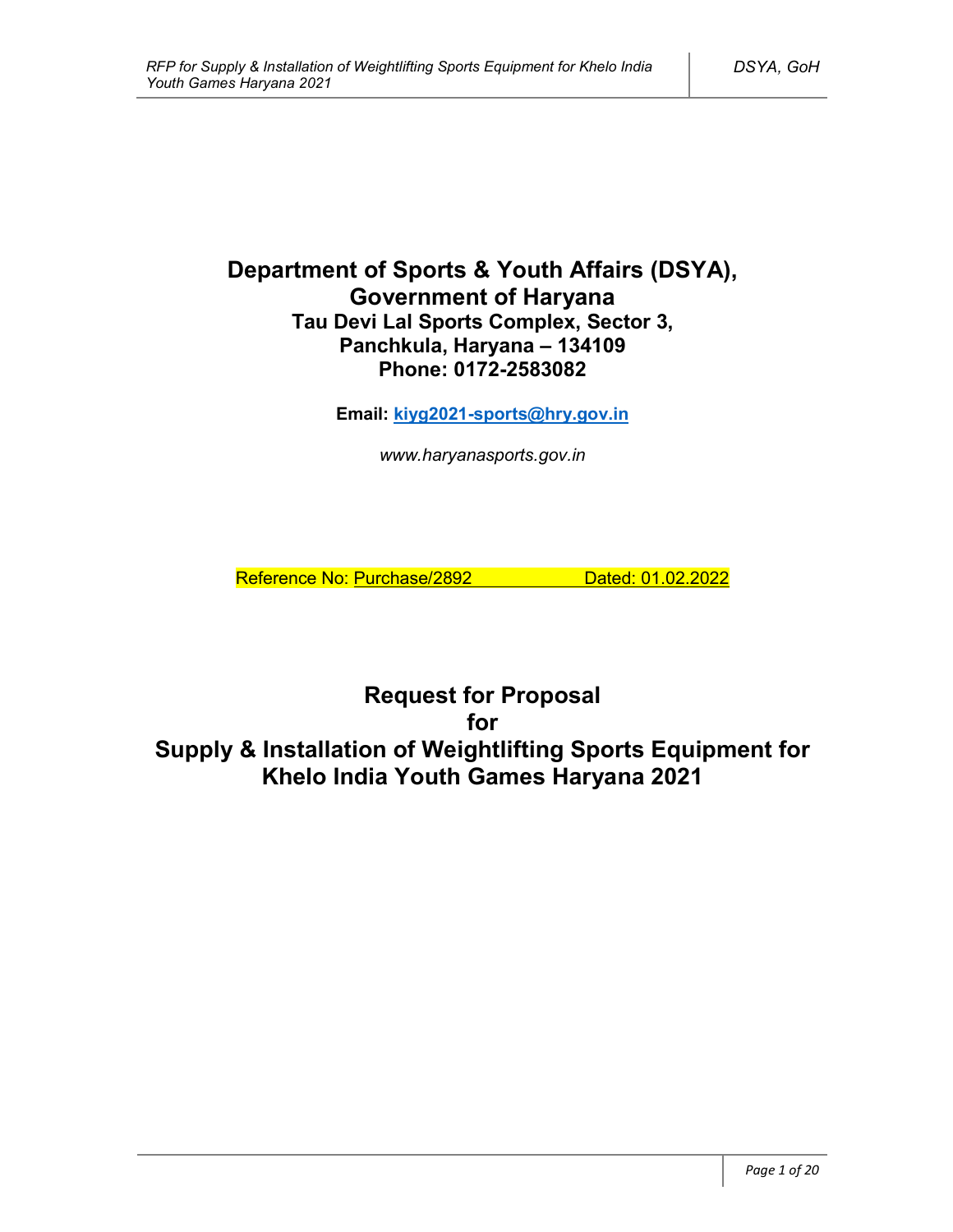**Department of Sports & Youth Affairs (DSYA), Government of Haryana Tau Devi Lal Sports Complex, Sector 3 Panchkula, Haryana – 134109**

> Email: kiyg2021-sports@hry.gov.in www.sportsharyana.gov.in

#### **RFP No.: Purchase/2892. Dated: 01.02.2022**

#### **NOTICE INVITING TENDER (NIT)**

DSYA invites Bids under two bid-basis, i.e. Technical Bid and Financial Bid for *'Supply & Installation of Weightlifting Sports Equipment for Khelo India Youth Games Haryana 2021'* for Department of Sports & Youth Affairs *(DSYA)*.

The interested bidders should submit their bids online and physical copies of **only technical proposal** to Tau Devi Lal Sports Complex, Sector 3, Department of Sports & Youth Affairs, Govt. of Haryana, Panchkula, Haryana - 134109, on or before 10-02-2022**.**

Bidders have to download the Bid documents from the e-procurement portal i.e. https://etenders.hry.nic.in after registering themselves on portal and submit e-bids after payment of Bid Processing Fee & Bid Document Fee before last date & time of downloading the e-bids online

All Bidders are advised to see Amendments to RFP, if any, before submission of the bids. In case the Bidder does not submit the amended bids/amendments, it shall be presumed that Bidder has seen the amendments/Amended bids and e-bid shall be evaluated accordingly.

In case schedule date of submission / tender opening date are declared as holiday then tender will be submitted/ opened on the very next working day on earlier schedule time.

DSYA reserves the right to cancel the bid at any time or amend/withdraw any of the terms and conditions contained in the Bid Document without assigning any reason thereof.

> **CEO, Khelo India Youth Games Department of Sports & Youth Affairs Haryana**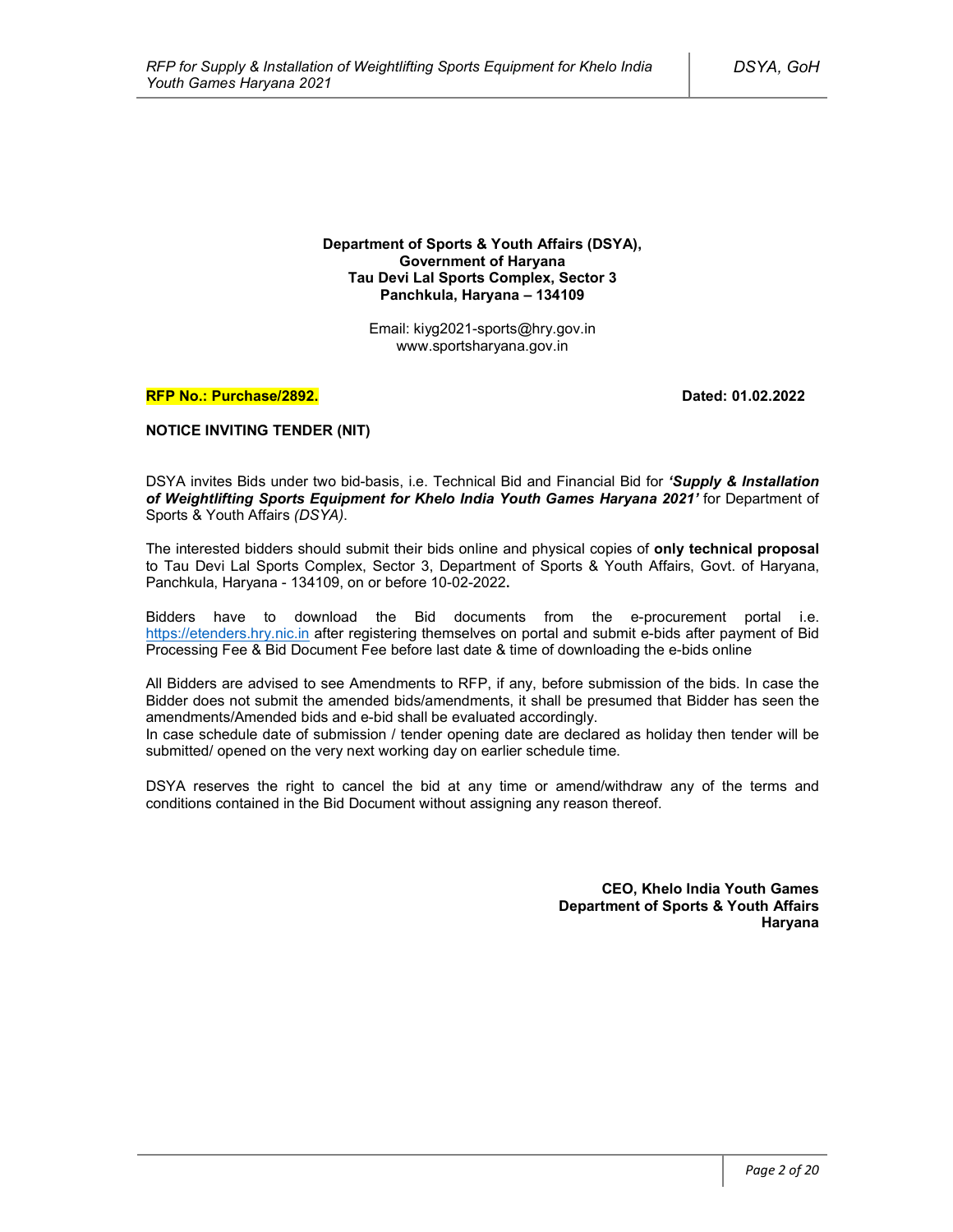### **1. DETAILED NOTICE INVITING E-TENDER**

e-Tender is invited in single stage two cover system i.e. Request for Technical Bid **(online Bid under Technical Envelope and hard copy submission with mentioning Page No)** and Request for Financial Bid (comprising of price bid Proposal under online available Commercial Envelope):

| Sr. No. | <b>Information</b>                                                 | <b>Details</b>                                                                                                                                                                                                                                                                                       |
|---------|--------------------------------------------------------------------|------------------------------------------------------------------------------------------------------------------------------------------------------------------------------------------------------------------------------------------------------------------------------------------------------|
|         | Description of Goods                                               | <b>Weightlifting Sports Equipment</b><br>(Annexure-I)                                                                                                                                                                                                                                                |
| 2       | EMD (to be deposited online) *                                     | $8000/-$<br><b>Account Holder Name: Director,</b><br>Department of Sports & Youth Affairs<br><b>Bank Name: State Bank of India</b><br><b>Account No.: 39454876084</b><br><b>IFSC Code: SBIN0050969</b><br><b>MICR No.: 160002173</b><br>Validity period for the EMD will be up to<br>30th June, 2022 |
| 3       | Tender Document Fee*                                               | $2.000/-$                                                                                                                                                                                                                                                                                            |
| 4       | e-Service Fee (to be deposited online)                             | 1.000 + 18% GST                                                                                                                                                                                                                                                                                      |
| 5       | Start Date & Time of Bid Preparation and<br>Submission             | 01.02.2022                                                                                                                                                                                                                                                                                           |
| 6       | Expiry Date & Time of bid for EMD<br>submission                    | 09.02.2022                                                                                                                                                                                                                                                                                           |
| 7       | Last date and time for submission of<br>proposals through e-Tender | 10.02.2022                                                                                                                                                                                                                                                                                           |

**Note: For relaxation of Tender Fee & EMD** Please refer "Haryana State Public Procurement Policy for MSME -2016" notified vide G.O.No.2/2/2016-4IBII (1) dated20-10-2016 and for Startups/first generation Entrepreneurs as notified vide G.O. No.2/2/2016-4IB-II dated 03.01.2019.

# **2. DATA SHEET**

| Sr. No.        | <b>Activity Description</b>                                                                                  | <b>Details</b>                                                                                                                    |
|----------------|--------------------------------------------------------------------------------------------------------------|-----------------------------------------------------------------------------------------------------------------------------------|
|                | RFP No. and Date of Availability of RFP                                                                      | <b>RFP No.: Purchase/2892</b><br>Date:01.02.2022                                                                                  |
| 2              | Proposal Due Date                                                                                            | 10.02.2022                                                                                                                        |
| 3              | Technical Proposal Opening Date and<br>submission of hard copy of technical<br>proposal with proper binding. | 11.02.2022, 10.00 Hrs                                                                                                             |
| 4              | <b>Financial Proposal Opening</b>                                                                            | To be communicated later                                                                                                          |
| 5              | Letter of Award (LOA)                                                                                        | To be communicated later                                                                                                          |
| 6              | Office Address - Venue for opening and<br>evaluation of Bids                                                 | Department of Sports & Youth Affairs<br>Govt. of Haryana<br>Tau Devi Lal Sports Complex, Sector 3,<br>Panchkula, Haryana - 134109 |
| $\overline{7}$ | <b>Contact Details</b>                                                                                       | Contact Person:<br>Mr. Rajesh Kumar, Superintendent<br>Email id: kiyg2021-sports@hry.gov.in<br>Mobile No: +91 7717307781          |
| 8              | <b>Tender Documents on Website</b>                                                                           | URL for e-tender<br>https://etenders.hry.nic.in/nicgep/app<br>http://www.haryanasports.gov.in/                                    |
| 9              | Method of Selection                                                                                          | Pre-Qualification & L1                                                                                                            |
| 10             | <b>Bid Validity Period</b>                                                                                   | 90 days                                                                                                                           |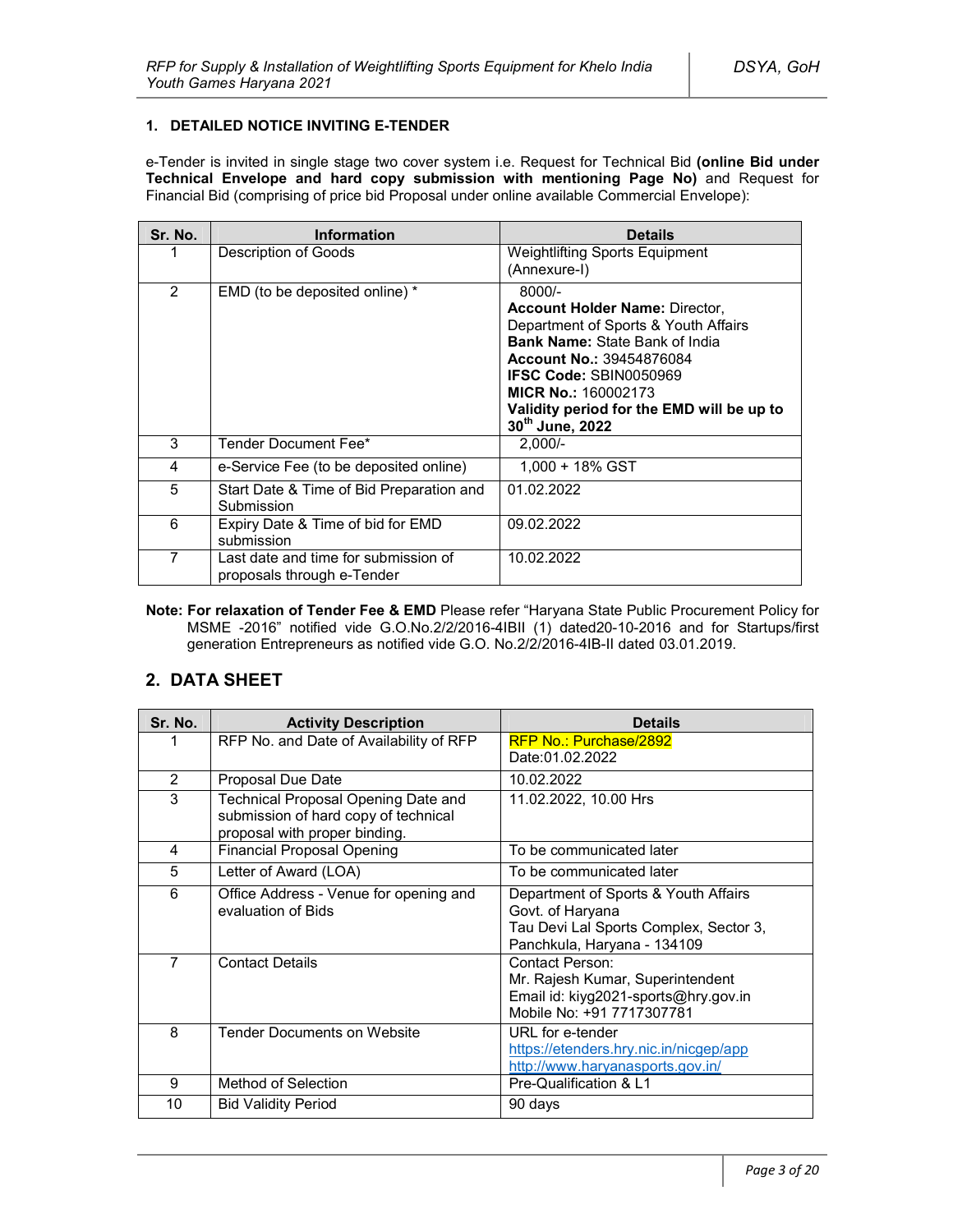### **A. Information to Bidders:**

#### **1. Instructions to bidder on Electronic Tendering System.**

Registration of bidders on e-Procurement Portal**,** Information about Digital Certificate, Instructions about Online Payment of Tender Document fee/e-Service Fee/Earnest Money, Important Instructions & Help manual for online bidding and other General issues option available on Home page of NIC e-procurement portal i.e https://etenders.hry.nic.in.

In case bidders need any clarifications or if training required to participate in online tenders they can contact office Timings of Help-desk support & Contract Details: -

The detail may be seen under "Contract US" option available on Home Page of NIC e-Procurement portal i.e https://etenders.hry.nic.in.

For support related to Haryana Tenders in addition to Helpdesk: -

In addition, for support related to Haryana Tenders in addition to helpdesk you may also contact to following: -

E - mail: eproc.nichry@yahoo.com Desk: 0172-2700275

**2.** Date and Time of making payment of tender fee, earnest money deposit (EMD) and eservice fee is as under:

|   | A Online submission of EMD, Tender fee & |  |
|---|------------------------------------------|--|
|   | e-Service Fee Option-1: Through Net      |  |
|   | <b>Banking and Debit card</b>            |  |
| в | Online submission of EMD                 |  |
|   | Option-2: Through RTGS/ NEFT-            |  |
|   | (In case of above, the bidder has to     |  |
|   | pay Tender fee & e-Service fee           |  |
|   | Through Net Banking and Debit card       |  |
|   | as per the given date & time schedule)   |  |

- **3.** As the Bids are to be submitted online and are required to be encrypted and digitally signed, the Bidders are advised to obtain Digital Signature Certificate (DSC) at the earliest. For obtaining Digital Certificate, the Bidders should visit NIC portal https://etenders.hry.nic.in/nicgep/app?page=DSCInfo&service=page
- **4.** The Bidders shall have to pay for the Tender Documents Fee, EMD Fees & e-Service Fee online by using the service of secure electronic payment gateway. The secure electronic payments gateway is an online interface between bidders and online payment authorization networks.
- **5.** The bidders must have Net Banking account in order to pay Tender Document Fee and e-Service Fee.
- **6. Payment of Tender Fee: -** The payment for the Tender Document Fee shall be made by the interested bidder online directly through Net Banking with the available Banks at e- GRAS e-Payment Gateway.
- **7. Payment of e-Service Fee: -** E-Service Fee payment shall be made separately by the interested bidders/ contractors online directly through Net Banking Account.
- **8. Payment of EMD: -** The payment of EMD can be made through Net Banking or RTGS/ NEFT as per details at Para-2 above. In this regard please refer to "Instructions to bidder on Electronic Tendering System.
- **9.** Intending bidders will be mandatorily required to sign-up online (create user account) on the website https://etenders.hry.nic.in to be eligible to participate in the e-Tender. In case the intended bidder fails to pay EMD fee under the stipulated time frame, he/she shall not be allowed to submit his/ her bids for the respective event/Tenders.
- **10.** In case of payment of EMD through RTGS/ NEFT, the interested bidders must remit the funds at least on or before **09.02.2022** and make payment via RTGS/NEFT to the beneficiary account number specified under the online generated challan. The intended bidder/ Agency thereafter will be able to successfully verify their payment online, and submit their bids on or before the expiry date & time of the respective events/ Tenders at https://etenders.hry.nic.in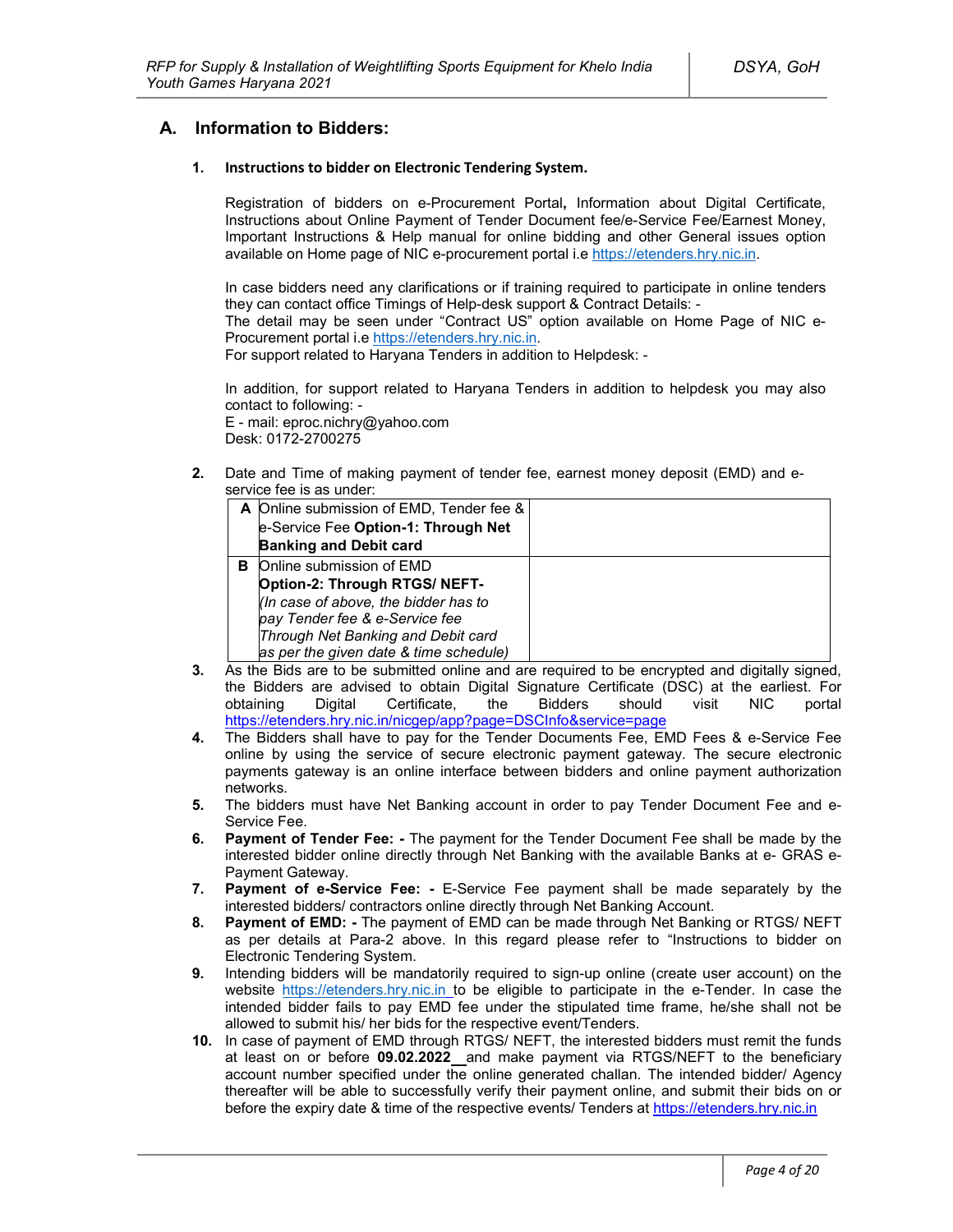- **11.** However, the details of the EMD, Tender document Fee & E Service Fee are required to be filled/ provided at the time of online Bid Preparation.
- **12.** Online Technical Envelope—Reference details of the Earnest Money Deposit, Tender Document Fee & e - Service Fee instrument and scanned copies of supporting documents and QR/technical criteria with proper index and page numbering on all the documents have to be provided as per **Annexure-A** of this document.
- **13.** If the tenders are cancelled or recalled on any grounds, the Tender Document Fee and e-Service Fee will not be refunded to the bidder.
- **14.** If any queries related to this RFP, Bidders can submit their queries only through the official email id kiyg2021-sports@hry.gov.in before 5.00PM on working days.

# **B. Brief Description of Procuring Sports Equipment / items:**

| Sr. No   Description                                              | Quantity | <b>Place of Delivery</b>                                     |
|-------------------------------------------------------------------|----------|--------------------------------------------------------------|
| Supply & installation of<br><b>Weightlifting Sports Equipment</b> | 4 Items  | Tau Devi Lal Sports Complex,<br>Sector-3, Panchkula, Haryana |

The detailed technical specifications/description of the above items are available at **Annexure-I** of this document. **Only mentioned brand will be acceptable.** 

## **C. Specific Terms & Condition/ Eligibility Criteria related to above items: -**

| 1.             | The Bidder must be a Single Business Entity for the<br>purpose of this Invitation for RFP Document, a business<br>entity shall mean a company registered in India under<br>the Companies ACT, 1956 or 2013 or a partnership firm<br>registered under The Limited Liability Partnership Act,<br>2008 or The Indian Partnership Act 1932.<br><b>JV/Consortium not Allowed.</b>                                                       | Certificate<br>Registration<br>of<br>Incorporation(s).                                                                                               |
|----------------|------------------------------------------------------------------------------------------------------------------------------------------------------------------------------------------------------------------------------------------------------------------------------------------------------------------------------------------------------------------------------------------------------------------------------------|------------------------------------------------------------------------------------------------------------------------------------------------------|
| 2 <sup>2</sup> | Average annual turnover of the Bidder in the last 3<br>years i.e. 2017-18, 2018-19 and 2019-20 must be at<br>01 Crore from sale of sports equipment/items &<br>least<br>Sports Apparel.                                                                                                                                                                                                                                            | Audited<br>Financial<br>Statements/Certificate<br>from<br>be<br>statutory<br>Auditor<br>should<br>submitted as per the enclosed<br>Annexure-'E'.     |
| 3.             | <b>Bidder</b><br>relevant<br>The<br>must<br>have<br>experience<br>in.<br>undertaking any three (03) similar* assignments in the<br>last seven (07) years (International/National level).<br>Note: *Supply and installation of sports equipment for<br>Central Government/State Government/ National Sports<br>Federation / State Sports Federation.                                                                                | Work Order/ Client Certificate/<br>Certificate<br>Completion<br>(Please)<br>provide a list of assignments<br>before attaching relevant evidence.     |
| 4 <sup>1</sup> | The Bidder should be in the business of sale of Sports<br>Equipment as Original equipment manufacturer (OEM)<br>for at least 05 Years as on March 31 <sup>st</sup> , 2021.<br><b>OR</b><br>In case the Bidder is not a manufacturer (OEM) then the<br>bidder should be an authorized supplier / dealer of the<br>manufacturer and in business of supplying sports<br>equipment for more than one (01) year as on March<br>31,2021. | Proof of OEM / Authorisation<br>Certificate<br>clearly<br>specified)<br>(with<br>period<br>should be submitted as per the<br>enclosed Annexure- 'C'. |
| 5.             | The equipment should be supplied to Tau Devi Lal sports complex, Sector-3, Panchkula,                                                                                                                                                                                                                                                                                                                                              |                                                                                                                                                      |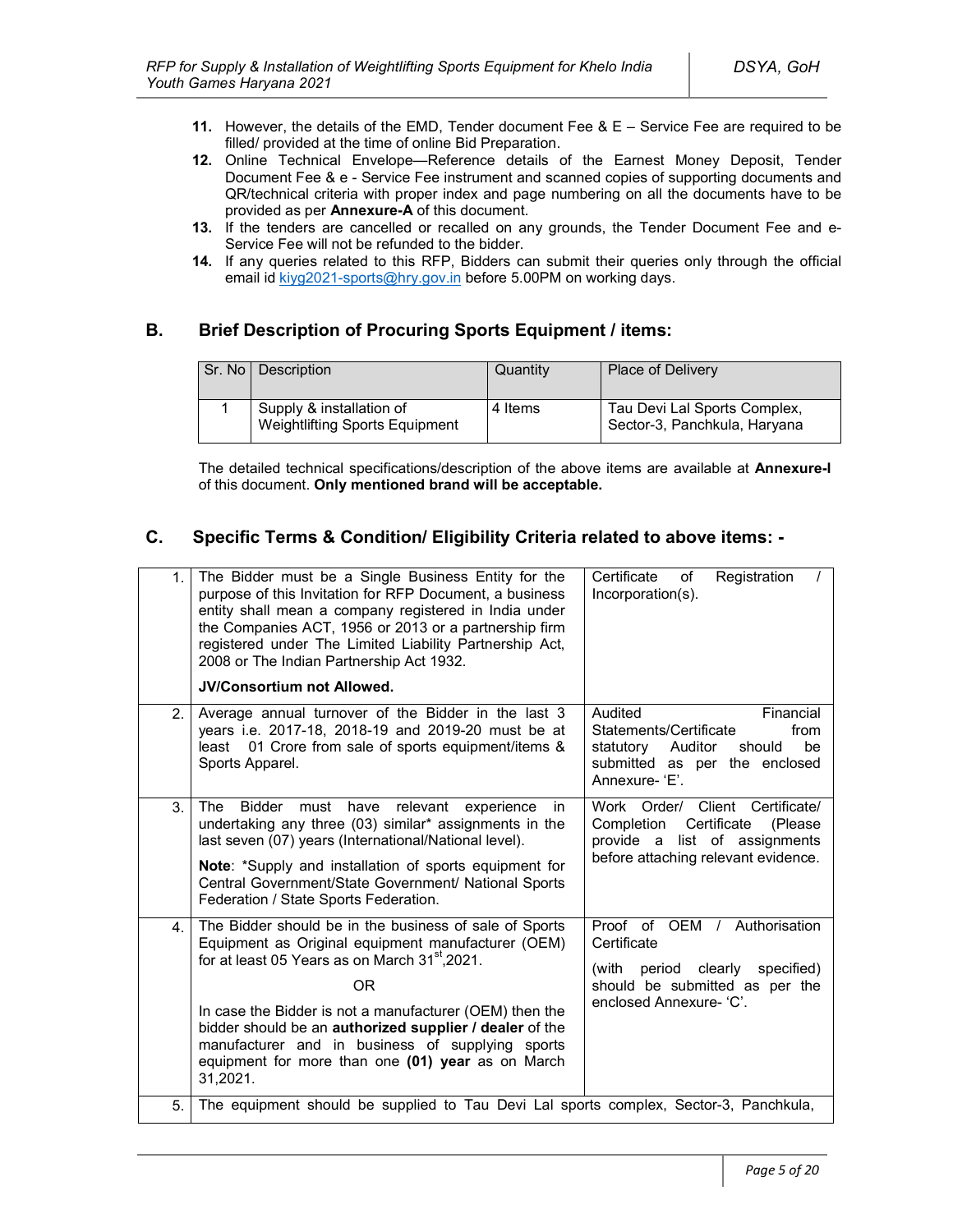|     | Haryana.                                                                                                                                                                                                                                                                                                                                                                                                                                                                                                                                                                  |  |
|-----|---------------------------------------------------------------------------------------------------------------------------------------------------------------------------------------------------------------------------------------------------------------------------------------------------------------------------------------------------------------------------------------------------------------------------------------------------------------------------------------------------------------------------------------------------------------------------|--|
| 6.  | The suppliers are required to submit the detail of sports equipment/items as per Annexure-II.<br>The intending supplier shall also have to mention, the detailed specifications, name of<br>manufacturer/make, model of the article and has to enclose the catalogue in PDF format with<br>image/ pictures of the material offered, for which the rates are quoted as per the below format.                                                                                                                                                                               |  |
|     | Item No                                                                                                                                                                                                                                                                                                                                                                                                                                                                                                                                                                   |  |
|     | Name of the Item                                                                                                                                                                                                                                                                                                                                                                                                                                                                                                                                                          |  |
|     | Offered Make & Model                                                                                                                                                                                                                                                                                                                                                                                                                                                                                                                                                      |  |
|     | Specification<br>Compliance<br><b>NIT</b><br>as<br>per<br>(Yes/No)                                                                                                                                                                                                                                                                                                                                                                                                                                                                                                        |  |
|     | Offered item with Original Images                                                                                                                                                                                                                                                                                                                                                                                                                                                                                                                                         |  |
|     | Above format should be proper in one page for each item. The photocopies/ Xerox /fax of<br>these documents will not be considered. In absence of the above original documents, the<br>item(s) offered will not be considered. The preference will be given to the items bearing ISI/ISO<br>/quality control make for the sports material & goods.                                                                                                                                                                                                                         |  |
|     | In case of doubt in material, supplied by the firm/bidder, the expenditure incurred on getting the<br>material tested will be borne by the bidder. If, even after approval, information / facts submitted<br>by the bidder are found misleading / incorrect etc., DSYAGOH reserves the right to reject the<br>tender for the current / future supply or may impose penalties as deemed fit. Non-compliance<br>of any of the terms & conditions of the tender will also warrant above penalties.                                                                           |  |
| 7.  | The intending supplier should quote the rates inclusive of all expenses, charges, taxes, duties,<br>transportation, packing and forwarding, insurance etc. inclusive of all applicable taxes and<br>freight charges for Tau Devi Lal sports complex, Sector-3, Panchkula, Haryana. Rate quoted<br>shall also include Supply, Installation, and Commissioning & On-site training for operation of<br>equipment. The financial must be submitted in the bidder's letter head with seal and sign.                                                                            |  |
| 8.  | The minimum warranty/guarantee period shall be of two (2) years for equipment/ items. Not<br>applicable for the Items which are subject to non-warranty. However, DSYA will verify whether<br>the quoted equipment's/items are falling under warranty or non-warranty. Decision of the<br>DSYA will be final in this regard. Any period over and above the minimum period mentioned<br>shall also be accepted.                                                                                                                                                            |  |
| 9.  | For imported equipment if supplied directly from foreign): The custom clearance,<br>transportation, insurance etc. of the equipment from the port of entry in the country to the<br>consignee's place shall be sole responsibility of the supplier and its agent. These are to be<br>shown separately in the price bid. However, for custom duty exemption wherever applicable for<br>import of sports equipment/goods KIYG, 2021 secretariat will apply to the appropriate<br>authority. The seller and his agent should liaison the claim for exemption of Custom Duty. |  |
| 10. | Technical specification of the sports equipment used in competitions should be as per rule of<br>the International / National Federation/Association of concerned disciplines.                                                                                                                                                                                                                                                                                                                                                                                            |  |
| 111 | DSYAGOH will be legally competent to cancel the supply order and also to take any other<br>action against the supplier including imposing any penalty during or till the final execution of<br>the supply, in case the supplier is ever found to have committed any fraud against DSYAGOH<br>in supplying the material or indulged in any other malpractices thereof causing any financial<br>losses during contract period.                                                                                                                                              |  |
|     | 12. The bidders will give a self-attested declaration on Rs 100/- stamp paper that the quality and<br>brand of sports equipment used in competitions and quoted in the tender are correct and as<br>per rule of International/National/Associations of concerned disciplines. In case of any defect,<br>DSYAGOH may impose penalty as deemed fit and will have the right to make recovery from<br>security or any pending bills or and take any legal action as deemed fit.                                                                                               |  |
| 13. | The Bidder must submit information with supporting documents as specified in Annexure III.                                                                                                                                                                                                                                                                                                                                                                                                                                                                                |  |
|     | 14. DSYAGOH considering, past performance of the tenderer, reserves the right to reject any                                                                                                                                                                                                                                                                                                                                                                                                                                                                               |  |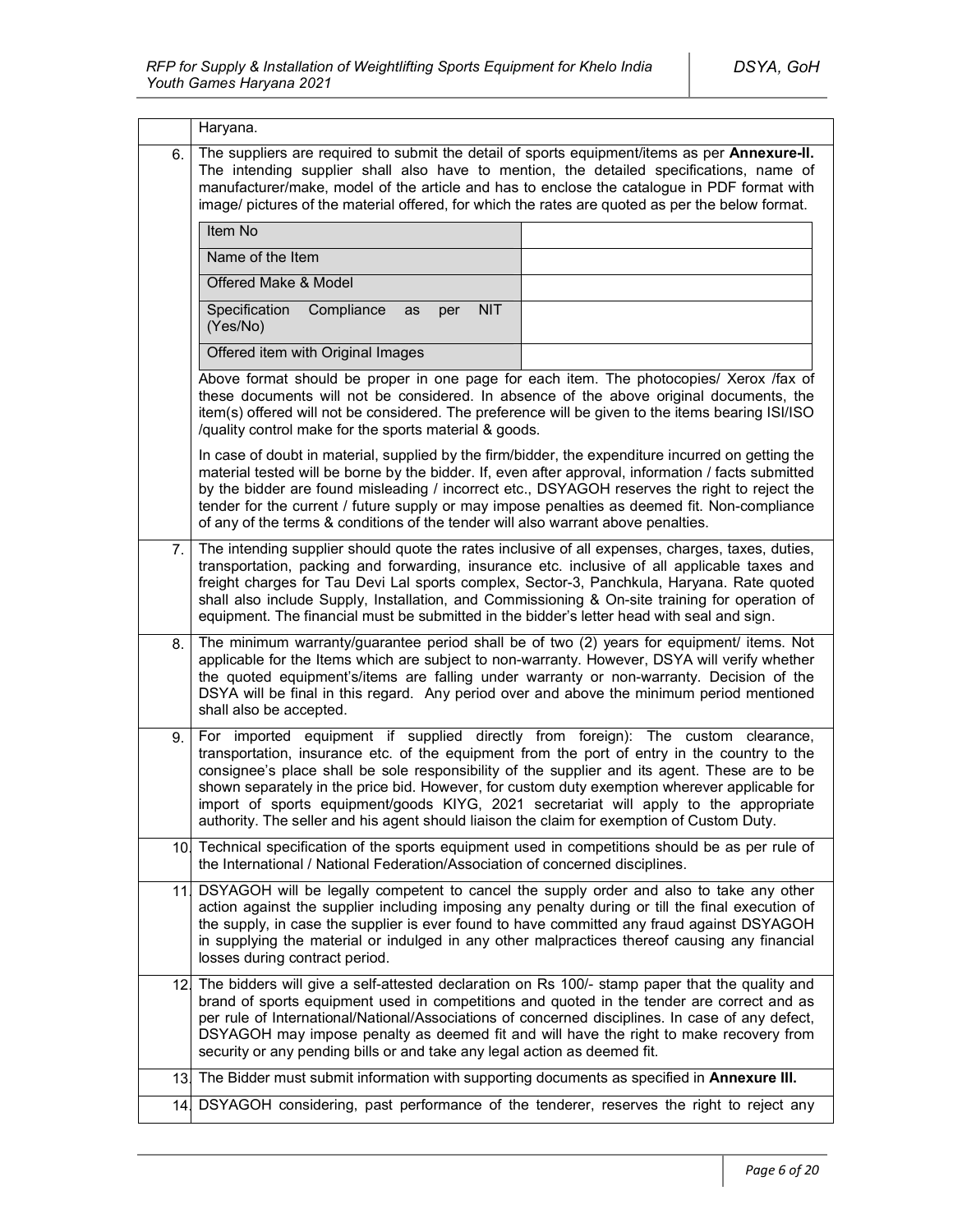|                 | tender.                                                                                                                                                                                                                                                                                                                                                                                                                                                                                                                                                                                                                                                                                                                                                                                                                                                                                                                                           |
|-----------------|---------------------------------------------------------------------------------------------------------------------------------------------------------------------------------------------------------------------------------------------------------------------------------------------------------------------------------------------------------------------------------------------------------------------------------------------------------------------------------------------------------------------------------------------------------------------------------------------------------------------------------------------------------------------------------------------------------------------------------------------------------------------------------------------------------------------------------------------------------------------------------------------------------------------------------------------------|
| 15 <sub>l</sub> | In case, any dispute arises in regard to the tender, the decision of the DSYAGOH will be final<br>and binding.                                                                                                                                                                                                                                                                                                                                                                                                                                                                                                                                                                                                                                                                                                                                                                                                                                    |
|                 | 16 In case of litigation, the courts at Panchkula only will have jurisdiction for deciding case<br>according to Indian law in force.                                                                                                                                                                                                                                                                                                                                                                                                                                                                                                                                                                                                                                                                                                                                                                                                              |
|                 | 17 The technical bids will be opened first and financial bids of only those bidders shall be opened<br>whose Technical bids are accepted by the competent authority.                                                                                                                                                                                                                                                                                                                                                                                                                                                                                                                                                                                                                                                                                                                                                                              |
|                 | 18. It must be noted that this is just an enquiry and does not amount to any commitment on the<br>part of DSYAGOH to order any products offered. The decision of DSYAGOH in this regard<br>would be final and be entirely, at its discretion.                                                                                                                                                                                                                                                                                                                                                                                                                                                                                                                                                                                                                                                                                                     |
|                 | 19. The supplier shall not dispatch the ordered material after expiry of the delivery period. The<br>supplier shall apply to DSYAGOH for extension of delivery period and obtain approval before<br>dispatch. In case the supplier dispatches the goods late, without obtaining an approval for<br>extension, it would be doing so at its own risk and no claim for payment for such supply and /<br>or any other expense related to such supply shall lie against DSYAGOH.                                                                                                                                                                                                                                                                                                                                                                                                                                                                       |
|                 | 20. The supplies received, if not found as per specification of tendered items, are liable to be<br>rejected                                                                                                                                                                                                                                                                                                                                                                                                                                                                                                                                                                                                                                                                                                                                                                                                                                      |
| 21.             | Supply will be made in full quantity within the stipulated time and at place indicated in the<br>supply order.                                                                                                                                                                                                                                                                                                                                                                                                                                                                                                                                                                                                                                                                                                                                                                                                                                    |
|                 | 22 Software up-gradation, if any, during the Guarantee/Warranty shall be provided by the Supplier<br>free of cost.                                                                                                                                                                                                                                                                                                                                                                                                                                                                                                                                                                                                                                                                                                                                                                                                                                |
| 23.             | Delivery period: - The delivery of the store is required in full quantity within 21 days from the<br>date of issue of supply order.                                                                                                                                                                                                                                                                                                                                                                                                                                                                                                                                                                                                                                                                                                                                                                                                               |
| 24.             | Payments terms: - Hundred percent (100%) payment of the contract price subject to recoveries<br>/ liquidated damages/shortages etc., if any, shall be paid on receipt and inspection of goods in<br>good condition (including installation & commissioning) and upon submission of the following<br>documents:<br>Suppliers certificate that the amount shown in the invoice are correct in terms of the<br>i.<br>contract and that all terms and conditions of the contract have been complied with;<br>Four copies of Supplier's invoice showing contract number, goods description, quantity,<br>ii.<br>unit price and total amount;<br>Acceptance Certificate, in original issued by the authorized representative of the<br>iii.<br>consignee;<br>Two copies of Packing list identifying contents of each lot;<br>iv.<br>Insurance certificate;<br>V.<br>Warranty Certificate (Wherever Applicable)<br>vi.<br>vii.<br>Certificate of origin. |

**Note**: The format of the Technical Bid/ Index for the Technical Bid Documents will be as per **Annexure-A** of this document and the bidders are requested to upload their Technical Bids on the Portal with index as provided in **Annexure-A.**

**In case of non-submission of required Eligibility Documents as at Annexure-A, the bid of the firm will not be considered and no further chance will be given for the submission of these documents. However, clarification, if any, of already submitted documents maybe obtained in case required as per the rules.**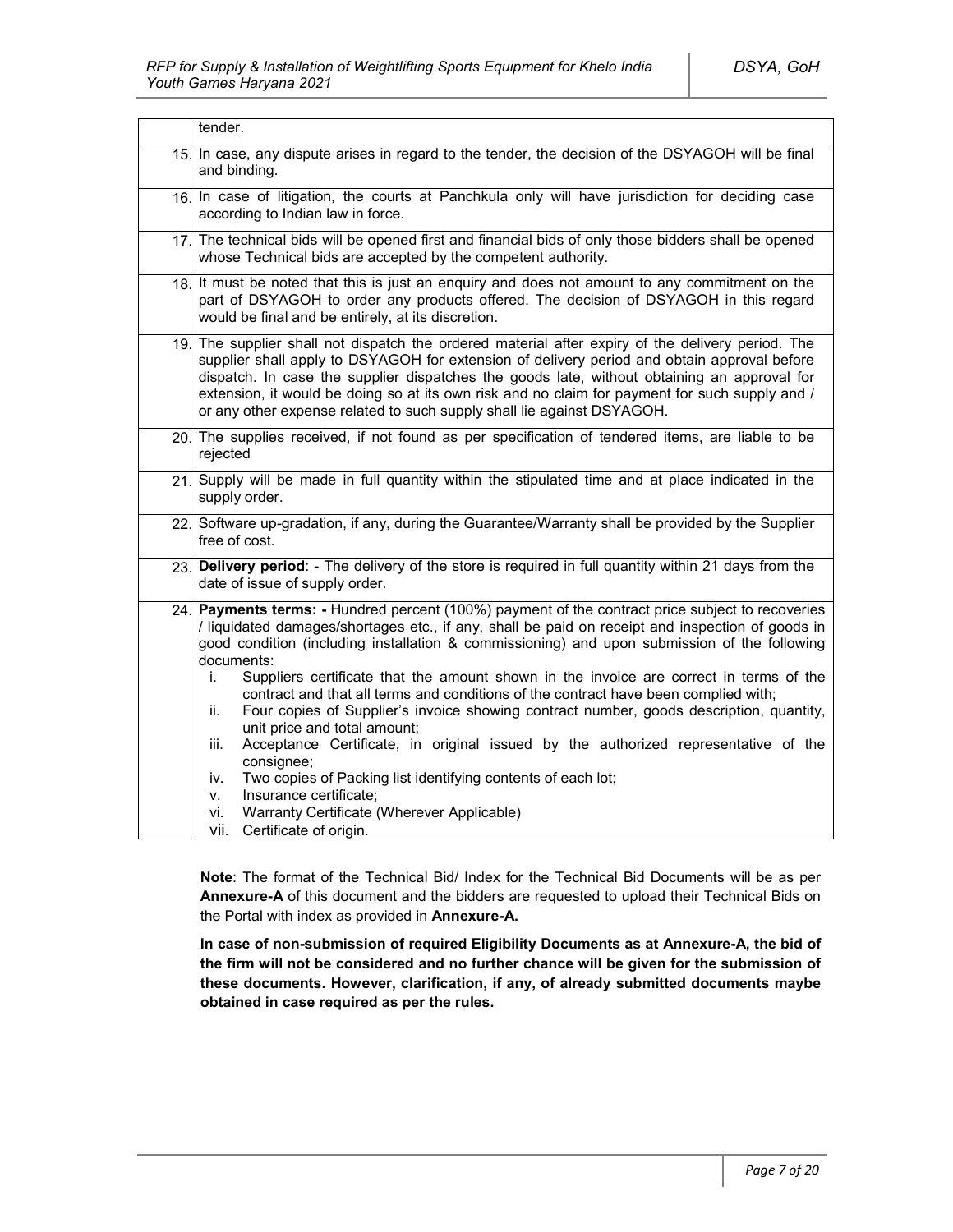**D. Standard Terms and Conditions** (wherever applicable these terms & conditions will overrule the specific terms and conditions as at Para 'C' above): -

### **1. EMD: -**

The firms are required to deposit Earnest Money as indicated above failing which the tenders are liable to be rejected. Manufacturing Micro & Small Enterprises (MSEs) of the State, Startups/ First Generation Entrepreneurs of the State, Central or Haryana Public Sector Enterprises and "approved sources" as declared by the Industries Department, Haryana, are exempt from the deposit of EMD.

### **2. Performance Security:**

The successful Tenderer/Bidder shall be required to deposit Performance Security Deposit within 14 days of issuance of LOA as under: -

| Sr.            | <b>Type of Firm/Enterprises</b>               | <b>Value of Performance Security</b>                             |
|----------------|-----------------------------------------------|------------------------------------------------------------------|
| No.            |                                               | <b>Deposit</b>                                                   |
| l1             | Haryana based firms: -                        |                                                                  |
|                | (i)<br>Enterprises (MSEs)                     | Haryana Based Micro and Small (i) @0.2% of the value of contract |
|                | (ii) Haryana based other firms<br>enterprises | (ii) @2% of the value of contract                                |
| $\overline{2}$ | Other States/ UTs based firms                 | @ 3% of the value of contract                                    |

**#** *Haryana based MSEs will be eligible for performance security deposit @ 0.2% who have filed SSI Certificate/EM Part-II/Udyog Aadhaar Memorandum (UAM)/Udyam Registration in Haryana and who participate directly in the tendered/quoted items and offering to supply the entire* Work/Supply Order by their enterprise*.*

The conditions governing the above may kindly be seen in the notification dated 14.12.2020.

The performance security in excess of the EMD already deposited can be submitted in the shape of Demand Draft/Call Deposit Receipt/Banker's Cheque or in the shape of equivalent Bank Guarantee of any scheduled bank with branch in Panchkula. The performance security shall be returned after the successful completion of the warranty period.

In case of Bank Guarantee, the successful bidder shall furnish the performance security for the required amount (as per the above table) valid up to 180 days beyond the warranty period and further revalidating till the warranty in case of replacement during warranty period.

#### **3. Price Fall Clause:**

Price Fall Clause is that the price quoted in the tender/quotation or approved in the Rate Contract for the stores shall not exceed in any way the lowest price at which the tenderer quote for the supply the stores of identical description to Central / State Government Institutions/Undertakings/any other person during the delivery period/currency period of the rate contract. If, at any time during the delivery period/currency period, the successful tenderer reduces the rates/sale price of the quoted stores to any person at the price lower than the price chargeable under the supply order/ rate contract, the tenderers should forthwith notify such reduction and inform this office and the price payable under the supply order/contract for the stores supplied after the date of coming into force of such reduction of the rates shall stand correspondingly reduced to that level. The successful tenderers shall promptly notify the reduction of rates to this office as well as to the concerned Indenting Officer/ Consignees. The tenderer shall also give a certificate on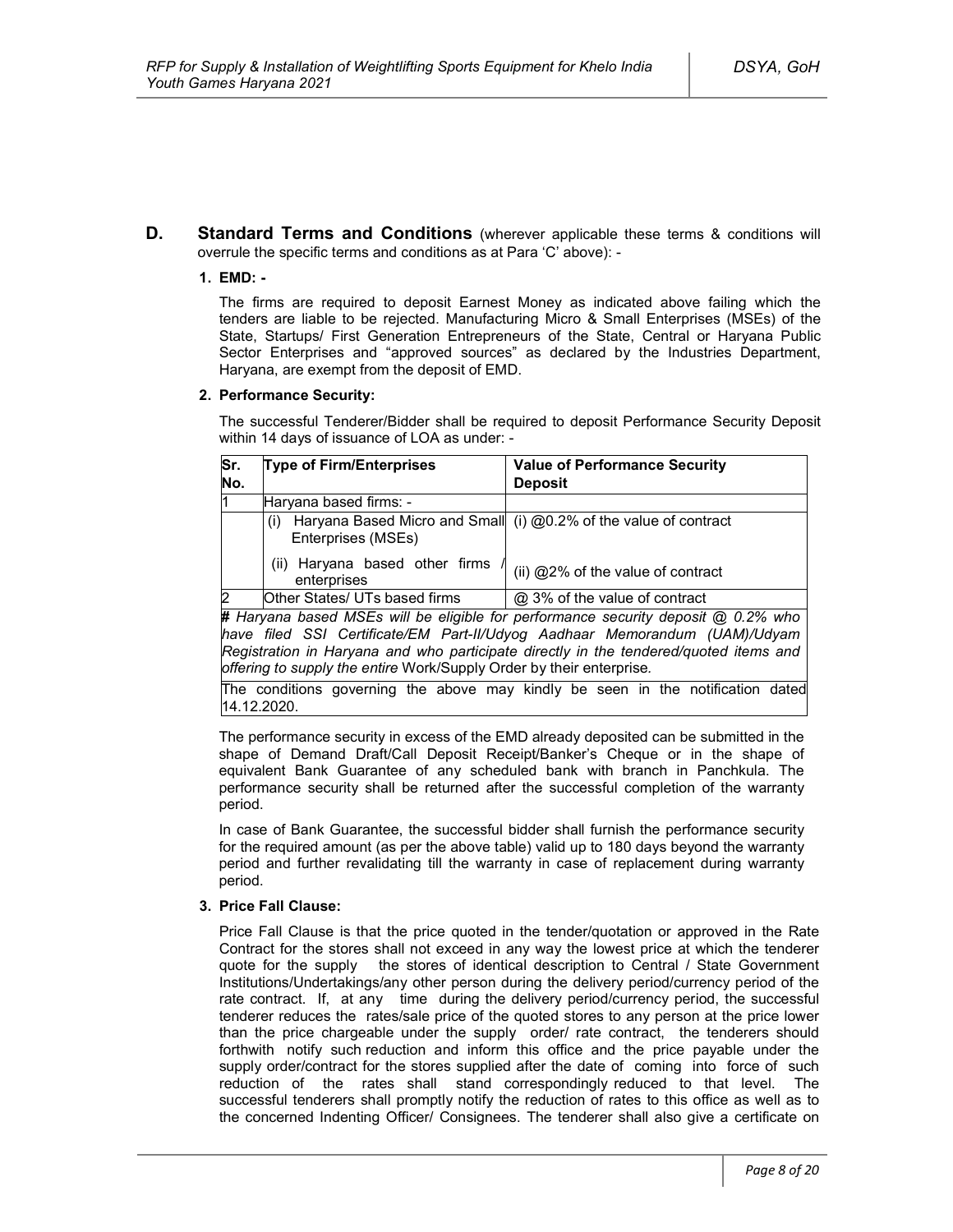their bills that the rates charged by them are not in any way higher to those quoted by them to the Central and other State Government etc., during the corresponding period. The Indenting Officer shall be required to ensure that requisite certificate is given by the concerned firm on the bills before releasing their payments.

- **4. Penalty to firm on Delay in delivery:** Should the contractor fail to deliver or dispatch any consignment within the period prescribed for such delivery or dispatch stipulated in the supply order, the delayed consignment will be subject to 2% penalty per consignment per month recoverable on the value of the stores supplied.
- **5.** The bidders are required to quote the basic rates, the delivery/ transportation costs/ applicable GST and duties etc., and the place of billing for the supply of stores clearly and separately. The bidders are required to intimate the place of billing.

#### **6. Penalty Clause for Department/ Govt. Agencies for delay in Payment**

Delay in payments to the suppliers beyond the stipulated credit period indicated in the supply order, unless supported by cogent reasons and approved by a higher authority, will attract penal interest on the defaulting amount  $@$  Rs. 25/- per rupees one lakh per day of delay beyond the stipulated credit period.

#### **7. Negotiation of Rates**

Regarding negotiations of rates, policy issued by the State Government vide G.O. No.2/2/2010-4-IB-II dated 18.06.2013, G.O. No.2/2/2010-4-IB-II dated 16.06.2014, G.O. No.2/2/2010-4-IB-II dated 09.02.2015 will be applicable.

#### **8. Concession to MSMEs of State:**

The State Government has notified "Haryana State Public Procurement Policy for MSME - 2016" which will be applicable in respect of concessions to Haryana based MSMEs and KVIs. For claiming the relevant concession/s like Tender Fee, Earnest Money Deposit (EMD), Turnover, Exemption in respect of Past Performance & Experience, Purchase Preference and Performance Security, the bidders are required to submit the documentary proof from Government authorities showing that they come under Haryana based manufacturing MSME/KVI units as the case may be e.g. **\***Entrepreneurs Memoranda in Haryana in bidder's name and further subject to fulfilment of eligibility criteria as provided in the said Policy of 2016.

**\*Note:-** To claim the concessions/benefits under the above policy, the bidder is required to submit SSI Certificate/Manufacturing Entrepreneurs Memorandum (part-II) issued by the Industries Department Haryana in respect of the quoted item / Udhyog Aadhaar Memorandum (UAM)/Udhyam Registration of Haryana based manufacturing enterprises in respect of the quoted item *(Ref. Industries & Commerce Department Haryana Memo No.TS/DS&D/11389-A Dated 03.07.2018)* and further subject to fulfilment of eligibility criteria as provided in the said Policy of 2016 and amendments from time to time

### **9. Concession/benefits to Startups/First Generation Entrepreneurs of State:**

The State Government has notified "Concession/benefits in Public Procurement to Startups/First Generation Entrepreneurs of State" which will be applicable in respect of concessions to Startups/First Generation Entrepreneurs of State. For claiming the relevant concession/s like Tender Fee, Earnest Money Deposit (EMD), Turnover, Exemption in respect of Past Performance & Experience, Purchase Preference and Performance Security, the bidders are required to submit the documentary proof as per the said policy.

**10.** In case of evidence of cartel formation by the bidder(s), the EMD is liable to be forfeited along with other actions as are permissible to Government like filing complaints with the Competition Commission of India and/ or other appropriate forums.

#### **11. Purchase Preferences for approved Sources**

The DSYA Haryana, reserves the right to allow purchase preference to the approved sources, including Central or Haryana State Public Sector Undertakings/Enterprises, provided that such approved source takes part in the bidding process and the quoted prices of the approved source is within 10% of the lowest acceptable price, other things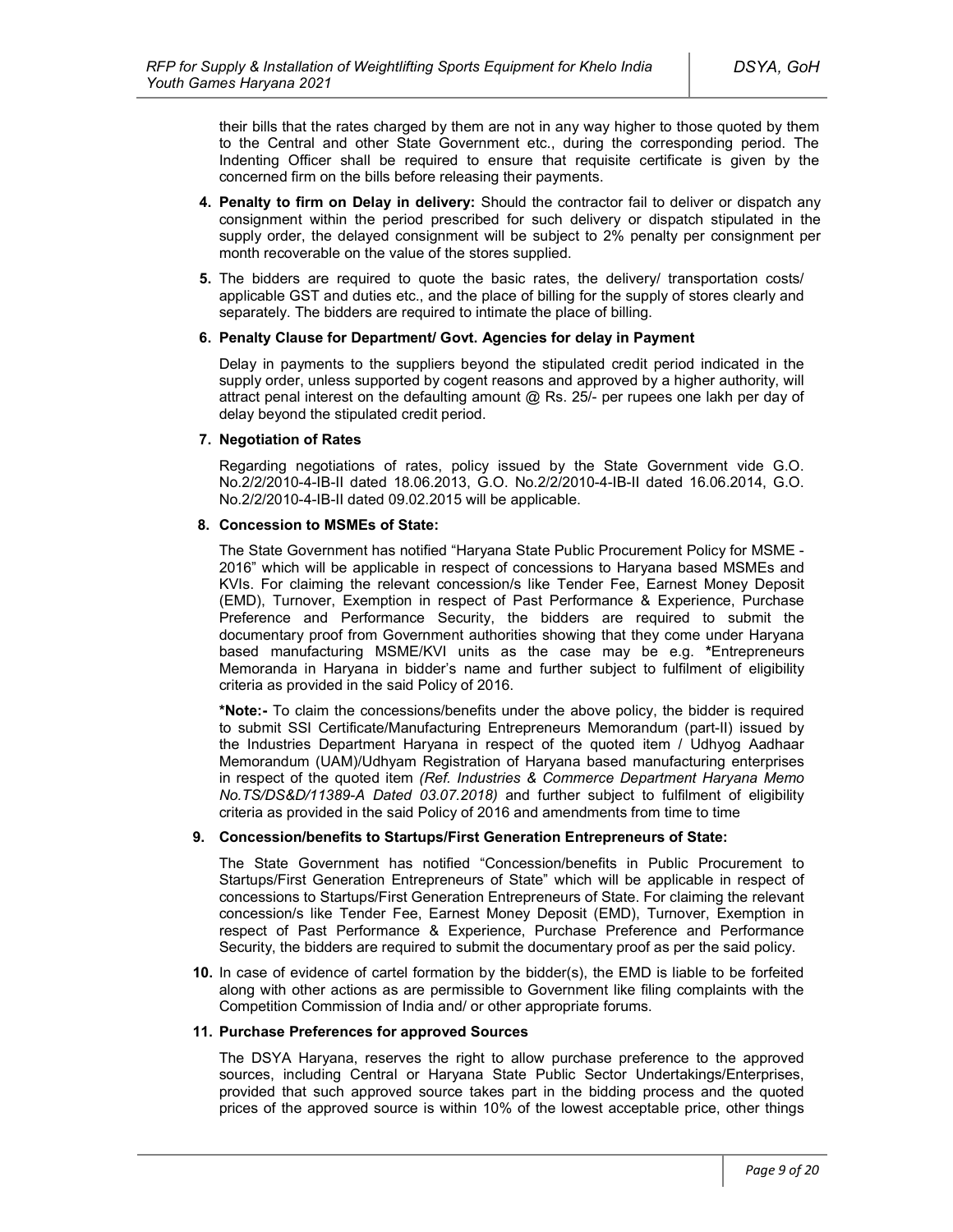being equal. However, such purchase preference would be available to the approved source only at the lowest acceptable price.

- **12. Preference to Make in India: -** The public procurement in the State in reference to "Preference to make in India" shall be governed by Govt. Order No.02/08/2020-4IB-II dated 18.11.202 or as amended from time to time in this regard)
- **13. Restriction in Public procurement from bidders of certain Countries: -** The restriction on procurement from bidders from a Country or Countries on grounds of Defense of India or matters directly or indirectly related thereto including National Security shall be governed by Govt. Order No.02/09/2020-4IB-II dated 10.12.2020 or as amended from time to time in this regard).

#### **14. Penalty clause for rejected samples/ material offered by the Bidder:**

In case, the material offered for inspection by the firm fails to meet the specifications stipulated in NIT/Order/Contract and the samples are rejected by the Inspecting Committee, the Indenting Department will have the right to levy a penalty at 0.1% of the total order value. In case, the material offered for inspection fails during the 2nd inspection also, the Indenting Department will have the right to increase the penalty to 0.25% of the total order value. In case, the material offered fails during the 3rd and final inspection also, the firm will be liable for penal action including forfeiture of security, risk purchase, debarring/ blacklisting in future, and no further opportunity for inspection would be provided to the supplier firm.

#### **15. Grievance Redressal Mechanism for dealing with the representations/ complaints/ letters of the participating bidders/ firms:**

A time bound Grievance Redressal Mechanism for dealing with the representations/ complaints/ letters of the participating bidders/ firms in the tendering process in the State Public Procurement will be governed by State Government Policy. All the bidders/ firms who want to make any representation/ complaint against any issue related to their technical scrutiny of the bids may do the same within 5 working days (up to 05:00 P.M. of the Fifth Working day) of the date of issue of letter/ intimation regarding their **As per NIT/ Not as per NIT status.** They have to ensure that their communication is delivered/ reached within 5 working days and delay in postal will not be counted as a valid reason. No representation/ complaint in whatsoever manner from the bidders/ firms will be entertained after the opening of Financial Bid.

**16. Blacklisting**: - The firm should not be blacklisted/debarred either in Government Departments/Agencies in State of Haryana or Central Government Departments/Agencies etc. as on the date of submission of the bid in the present tender. Declaration for the same should be submitted as per the enclosed Annexure- 'D'.

#### **17. Arbitration Clause**

In the case of dispute arising upon or in relation to or in connection with the contract between the Employer and the Supplier, which has not been settled amicably, any party can refer the dispute for Arbitration under The Arbitration and Conciliation Act, 1996. Such disputes shall be referred to an Arbitral Tribunal consisting of 3 (three) arbitrators, one each to be appointed by the Employer and the Supplier, the third arbitrator shall be chosen by the two arbitrators so appointed by the parties and shall act as Presiding Arbitrator. In case of failure of the two arbitrators, appointed by the parties to reach a consensus regarding the appointment of the third arbitrator within a period of 30 days from the date of appointment of the two arbitrators, the Presiding arbitrator shall be appointed by the Principal Secretary to Government of Haryana, Department of Sports & Youth Affairs, Chandigarh. The Arbitration and Conciliation Act, 1996 and any statutory modification or re-enactment thereof, shall apply to these arbitration proceedings.

Arbitration proceedings shall be held in India at Panchkula, Haryana and the language of the arbitration proceedings and that of all documents and communications between the parties shall be English.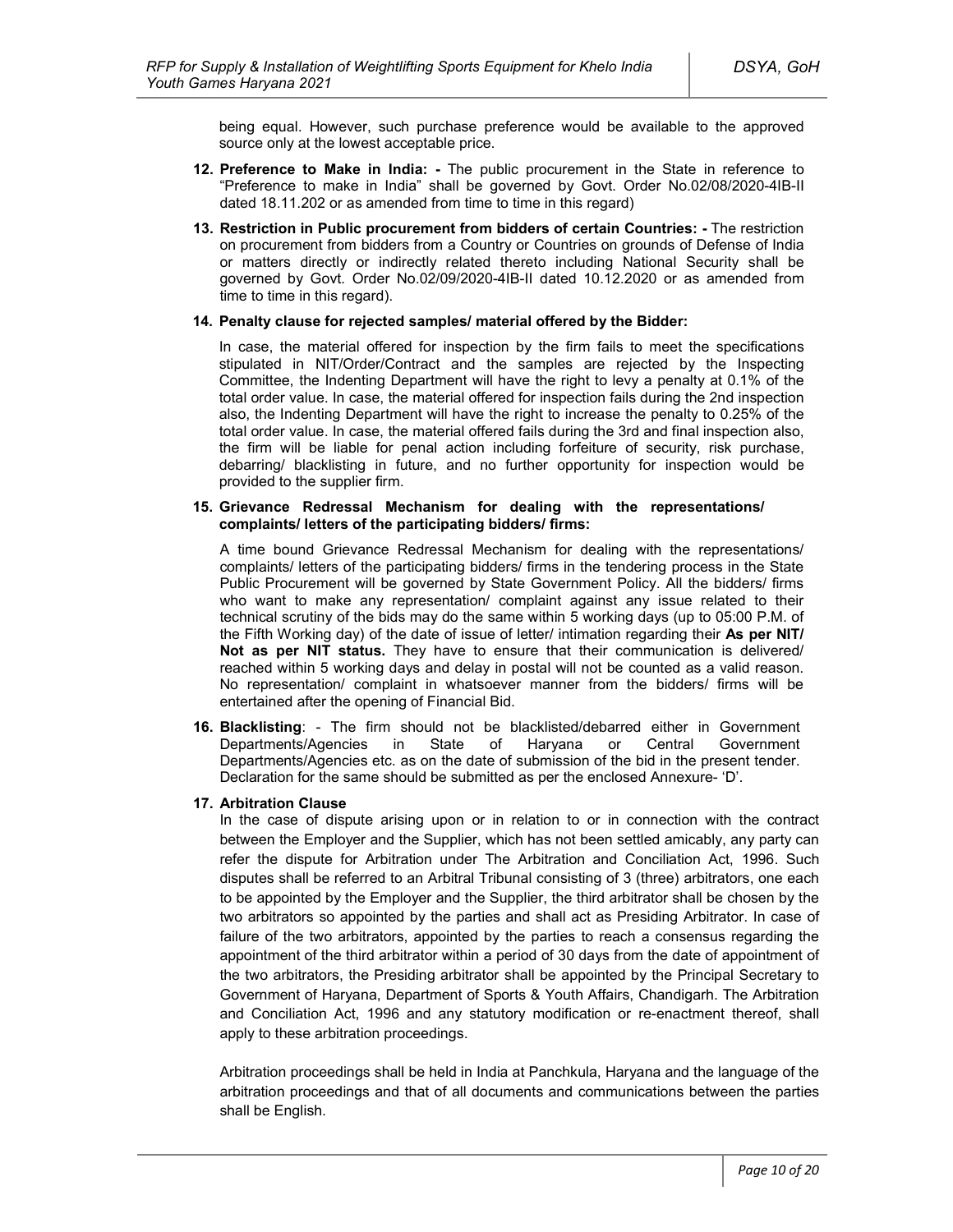### **18. Jurisdiction**

All disputes will be settled within the jurisdiction of the Head Quarters of Director, DSYA, Haryana at Panchkula.

### **E. OTHER TERMS AND CONDITIONS**

- 1. The firms are required to mention bifurcation of their rates showing the detail of Basic Rates, GST, Duties etc. in their bid. In case, the supplies are delayed by the firm beyond the stipulated delivery period & there has been any upward revision in the rates of GST/ Duties ON THE CONTRACTED ITEM, no such increase will be allowed. However, if there has been any reduction in GST/Duties, the same will be availed. No variation in GST/ Duties on raw material will be applicable.
- 2. All documents to be submitted by the tenderers with their offer should be self-attested in case the same are copies of original documents.
- 3. The Earnest money of the tenderers will be forfeited to Govt. account and blacklisting/ debarring besides other penal action, if they withdraw their offer/ rates or modify the terms & conditions of the same at any time during the validity of their offer before acceptance.
- 4. The authorized dealer should submit authority letter of their manufacturer, to quote the rates on their behalf failing which tender is liable to be rejected.
- 5. When manufacturer as well as its dealer/s both quote the rates in the same purchase case, then for the purpose of distribution of order, they will be considered as one offer & the order/rate contract will be placed on that firm only which has quoted lower rates among such offers & the offer is as per NIT.
- 6. The Bid i.e. Technical Bid as well as Financial Bid is to be submitted online on web portal https://etenders.hry.nic.in/nicgep/app. The Technical Bids uploaded on the portal should have proper indexing and page numbering on all the documents forming the Technical bid. Any supporting documents if required is to be submitted in online mode only along with their Technical Bids by due date and time.
- 7. The Financial bid/s of only those bidders/ items will be opened who qualify on the basis of their Technical Bids and wherever required approval of samples. The date & time of opening of the Financial bids will be intimated in the due course. The financial must be submitted in the bidder's letter head with seal and sign.
- 8. The offer without prescribed Earnest Money, Tender Fee & E-Service fee is liable to be summarily rejected. The deficiency in the remaining documents and tender requirement can be made subject to the decision by DSYA, Panchkula, Haryana
- 9. The quantity of Stores can be increased or decreased.
- 10. Notwithstanding anything contained in the Tender, DSYA reserves the right to accept or reject any Bid, and to cancel the bid process and reject the Tender, at any time, without thereby incurring any liability to the affected Bidder or Bidders and without any obligation to inform the participating/affected Bidder (s) the reason for such decision.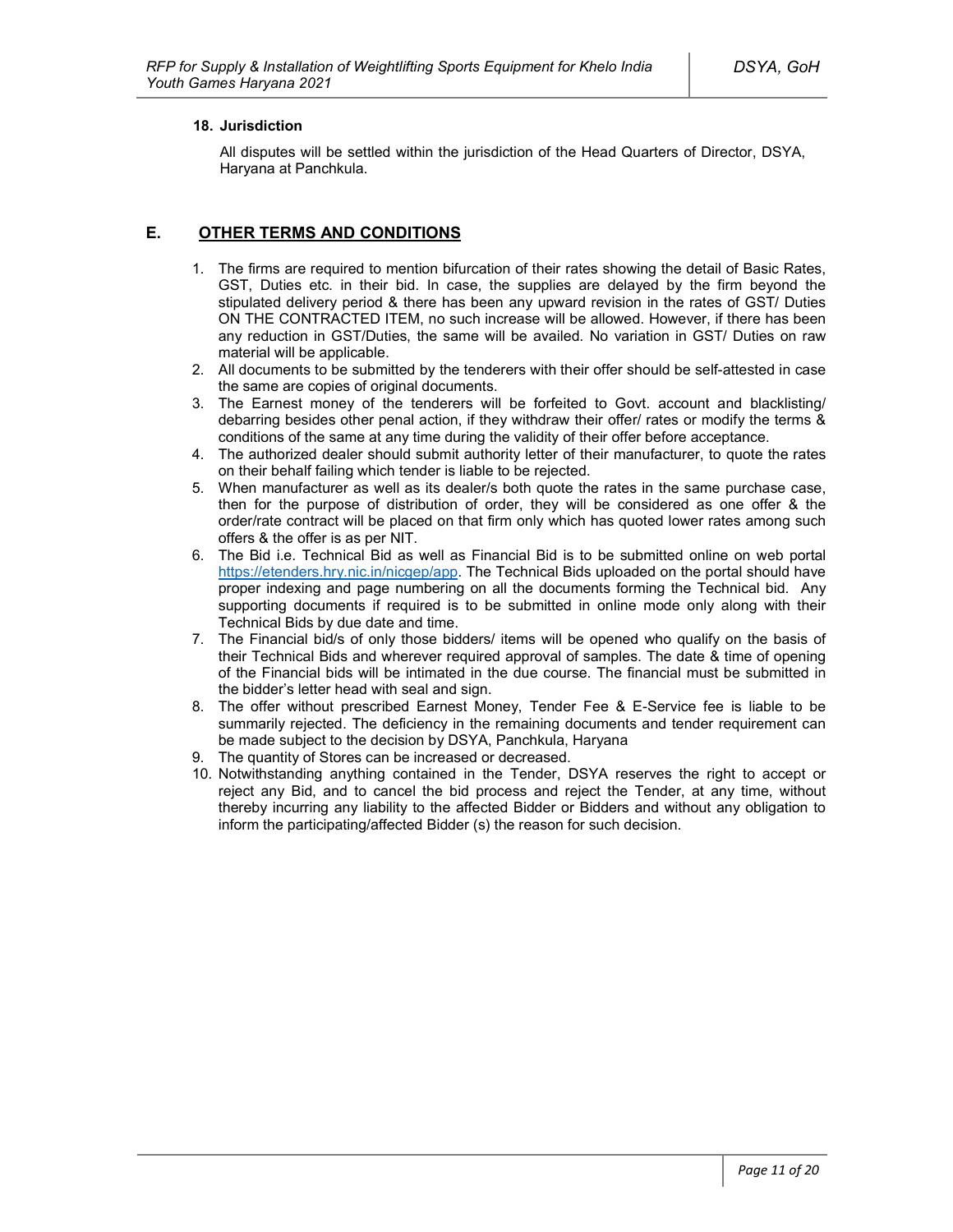### **Annexure- 'A'**

| Sr.<br>No.     | Name of the document                                                                                                                                                                                                                                                                                                                                                                                                                                                | <b>Status</b><br>of <sub>1</sub><br>submission<br>(Yes/No) | Page Number as per<br>numbering given to the<br>technical<br>bid<br>documents<br>uploaded<br>on the portal |
|----------------|---------------------------------------------------------------------------------------------------------------------------------------------------------------------------------------------------------------------------------------------------------------------------------------------------------------------------------------------------------------------------------------------------------------------------------------------------------------------|------------------------------------------------------------|------------------------------------------------------------------------------------------------------------|
| $\mathbf{1}$   | All the documents submitted by the bidder as part of<br>its Technical Bid are attested by the signing authority<br>of the bidder.                                                                                                                                                                                                                                                                                                                                   | Yes/No                                                     |                                                                                                            |
| $\overline{2}$ | An undertaking by the bidding firm in reference to<br>acceptance of all the terms & conditions and<br>specifications.                                                                                                                                                                                                                                                                                                                                               | Yes/No                                                     |                                                                                                            |
| 3              | Bidder should submit documents as per condition<br>No. $C(1)$ of the NIT.                                                                                                                                                                                                                                                                                                                                                                                           | Yes/No                                                     |                                                                                                            |
| 4              | In respect of condition no. D (16) of the NIT Affidavit<br>on Non-Judicial Stamp Paper duly certified by the<br>Notary stating that the firm [name of the Firm] has<br>blacklisted/debarred<br>never<br>been<br>either<br>in.<br>Department/Agencies in State<br>of<br>Government<br>Haryana<br>Central<br>Government<br>or<br>Department/Agencies etc. as on the date of<br>submission of the bid in the present tender. Please<br>refer Annexure- 'D' of the NIT. | Yes/No                                                     |                                                                                                            |
| 5              | In respect of condition No. C (2) of the NIT Average<br>annual turnover of the Bidder from sale of sports<br>apparel and equipment/items in the last 3 years i.e.<br>2017-18, 2018-19 and 2019-20 must be at least 01<br>Crore. Bidder is required to submit valid Turnover<br>Certificate for last 3 Financial Years duly certified by<br>CA as per the enclosed Annexure- 'E' of the NIT.                                                                         | Yes/No                                                     |                                                                                                            |
| 6              | Bidder should submit documents as per condition<br>No. C (3) of the NIT.                                                                                                                                                                                                                                                                                                                                                                                            | Yes/No                                                     |                                                                                                            |
| $\overline{7}$ | Bidder should submit documents as per condition<br>No. $C(4)$ of the NIT.                                                                                                                                                                                                                                                                                                                                                                                           | Yes/No                                                     |                                                                                                            |
| 8              | Bidder should submit all the required details as per<br>Condition as at Sr. No. C (6) of the NIT.                                                                                                                                                                                                                                                                                                                                                                   | Yes/No                                                     |                                                                                                            |
| 9              | Bidder should submit certificate as per condition No.<br>$C(7)$ of the NIT.                                                                                                                                                                                                                                                                                                                                                                                         | Yes/No                                                     |                                                                                                            |
| 10             | Bidder should submit the warranty certificate as per<br>condition No. C (8) of the NIT.                                                                                                                                                                                                                                                                                                                                                                             | Yes/No                                                     |                                                                                                            |
| 11             | Bidder should submit certificate as per condition No.<br>$C(9)$ of the NIT.                                                                                                                                                                                                                                                                                                                                                                                         | Yes/No                                                     |                                                                                                            |
| 12<br>13       | In respect of Condition as at Sr. No. C (10) of the<br>NIT-the bidder is required to submit certificate that<br>the technical specification of the sports equipment<br>used in competitions should be as per rule of the<br>International / National Federation/Association of<br>concerned disciplines.<br>Bidder should submit self-attested declaration on Rs.                                                                                                   | Yes/No<br>Yes/No                                           |                                                                                                            |
|                | 100/- stamp paper as per Condition as at Sr. No. C<br>(12) of the NIT.                                                                                                                                                                                                                                                                                                                                                                                              |                                                            |                                                                                                            |
| 14             | In respect of Condition as at Sr. No. C (13) of the<br>NIT- The bidder must submit information with<br>supporting documents as specified in Annexure-III.                                                                                                                                                                                                                                                                                                           | Yes/No                                                     |                                                                                                            |

### **Technical Bid format/Index for the Technical Bid documents**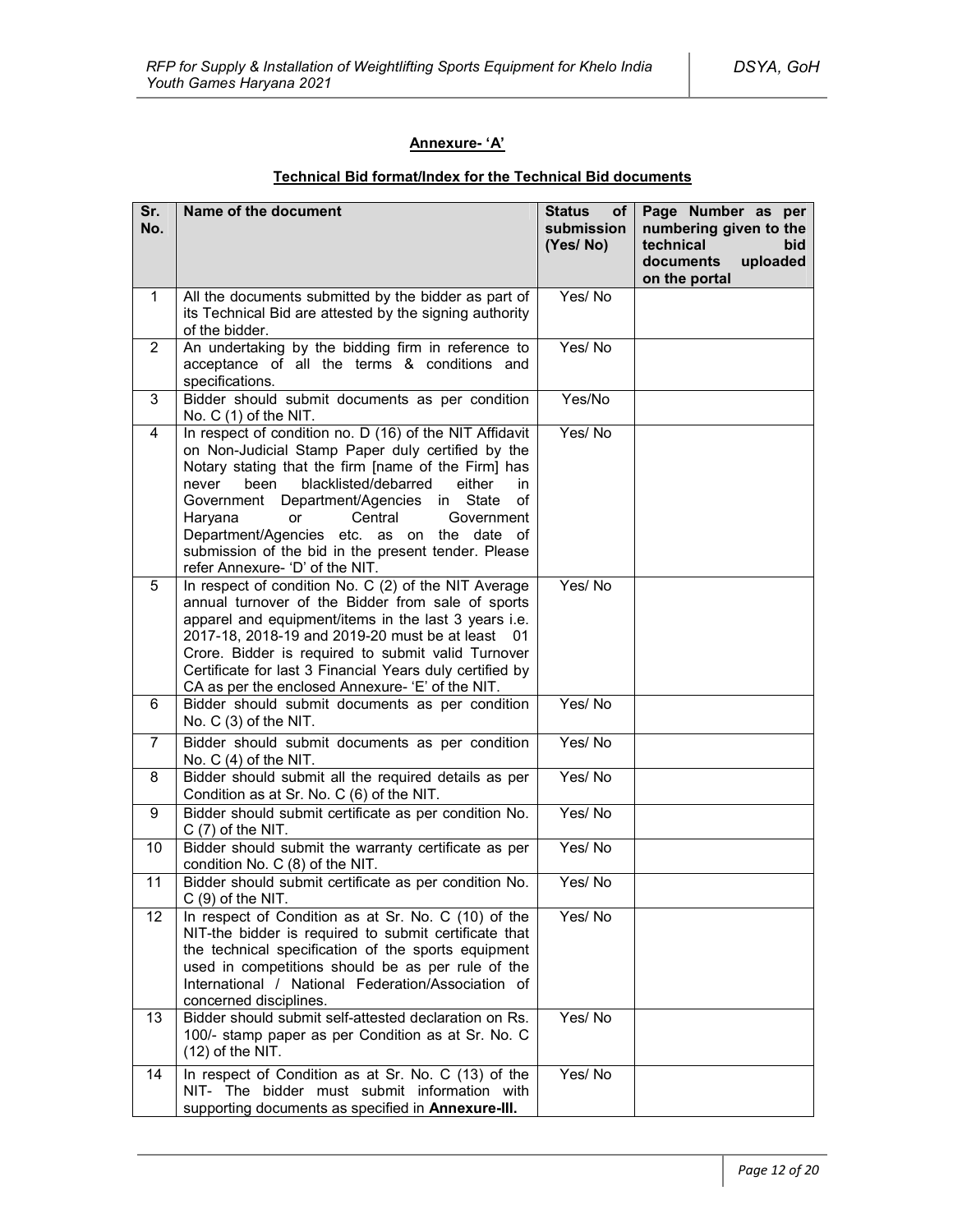| 15 | Bidder should submit undertaking as per condition<br>No. $C(22)$ of the NIT. | Yes/No  |  |
|----|------------------------------------------------------------------------------|---------|--|
| 16 | Bidder should provide Copy of valid GST                                      | Yes/No  |  |
|    | Registration Certificate.                                                    |         |  |
| 17 | Acceptance of Delivery Period as per NIT.                                    | Yes/No  |  |
| 18 | Acceptance of Payment terms as per NIT.                                      | Yes/No  |  |
| 19 | All uploaded documents are properly numbered and                             | Yes/No  |  |
|    | in sequence.                                                                 |         |  |
| 20 | Tender submission letter submitted                                           | Yes/No  |  |
| 21 | PDF Catalogue as per Annexure II                                             | Yes /No |  |

**Important:** -\* **In case the Technical Documents are uploaded on the portal without proper page numbering, the Tendering Department will be within its right to cancel the bid of the said firm.**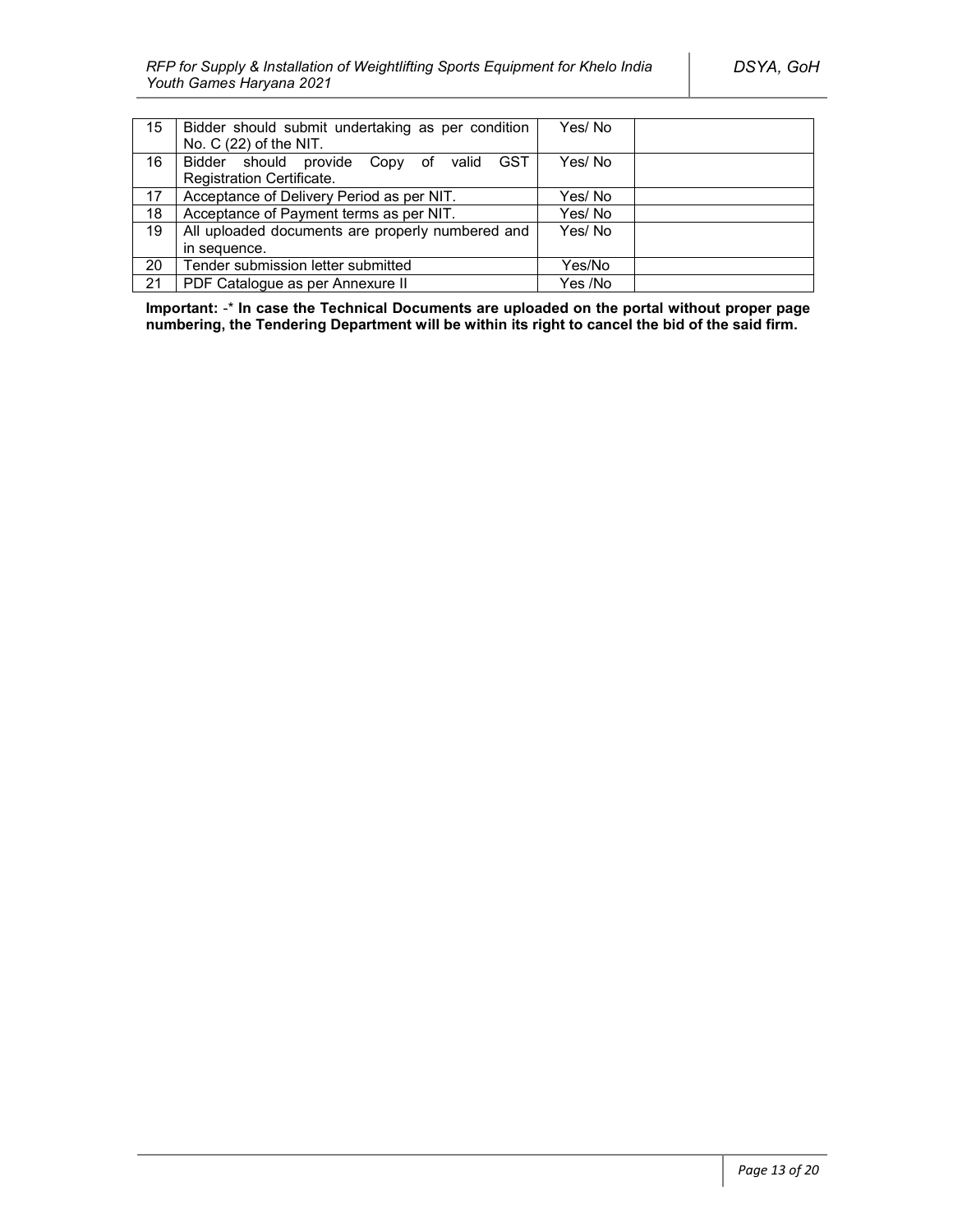### **Annexure- 'B'**

#### **Tender Submission Letter**

To

CEO, Khelo India Youth Games, Department of Sports & Youth Affairs (DSYA), Government of Haryana Tau Devi Lal Sports Complex, Sector 3, Panchkula, Haryana – 134109

Sub: 'Supply & Installation of Weightlifting Sports Equipment for Khelo India Youth Games Haryana-2021'

Ref: RFP No. .................................................

I/ We, the undersigned, offer to provide the above services to DSYA. We are hereby submitting our bid, in a sealed envelope.

I/We, hereby declare that:

- (a) We are enclosing and submitting herewith our Bid, with the details as per the requirements of the tender, for your evaluation and consideration.
- (b) I/We have read carefully the terms and conditions of the tender document attached hereto and hereby agree to abide by the said terms and conditions.
- (c) The bid is unconditional.
- (d) I/We undertake that documents submitted are genuine/authentic and nothing material has been concealed. I/We understand that the contract is liable to be cancelled, if it is found to be having obtained, through fraudulent means/concealment of information.
- (e) We shall make available to the DSYA any additional information it may find necessary or require to clarify, supplement or authenticate the Bid.
- (f) Until a formal agreement is prepared and executed, acceptance of this tender document shall constitute a binding contract between DSYA and us subject to the modifications, as may be mutually agreed to, between DSYA and us.
- (g) We agree to keep this bid valid for acceptance for a period of ninety (90) days from the date of opening the bid.

We understand that the DSYA is not bound to accept any tender that the DSYA receives.

Yours faithfully,

Authorized Signatory (with Name, Designation, Contact no. and Seal) *Note: On the Letterhead of the Bidder.*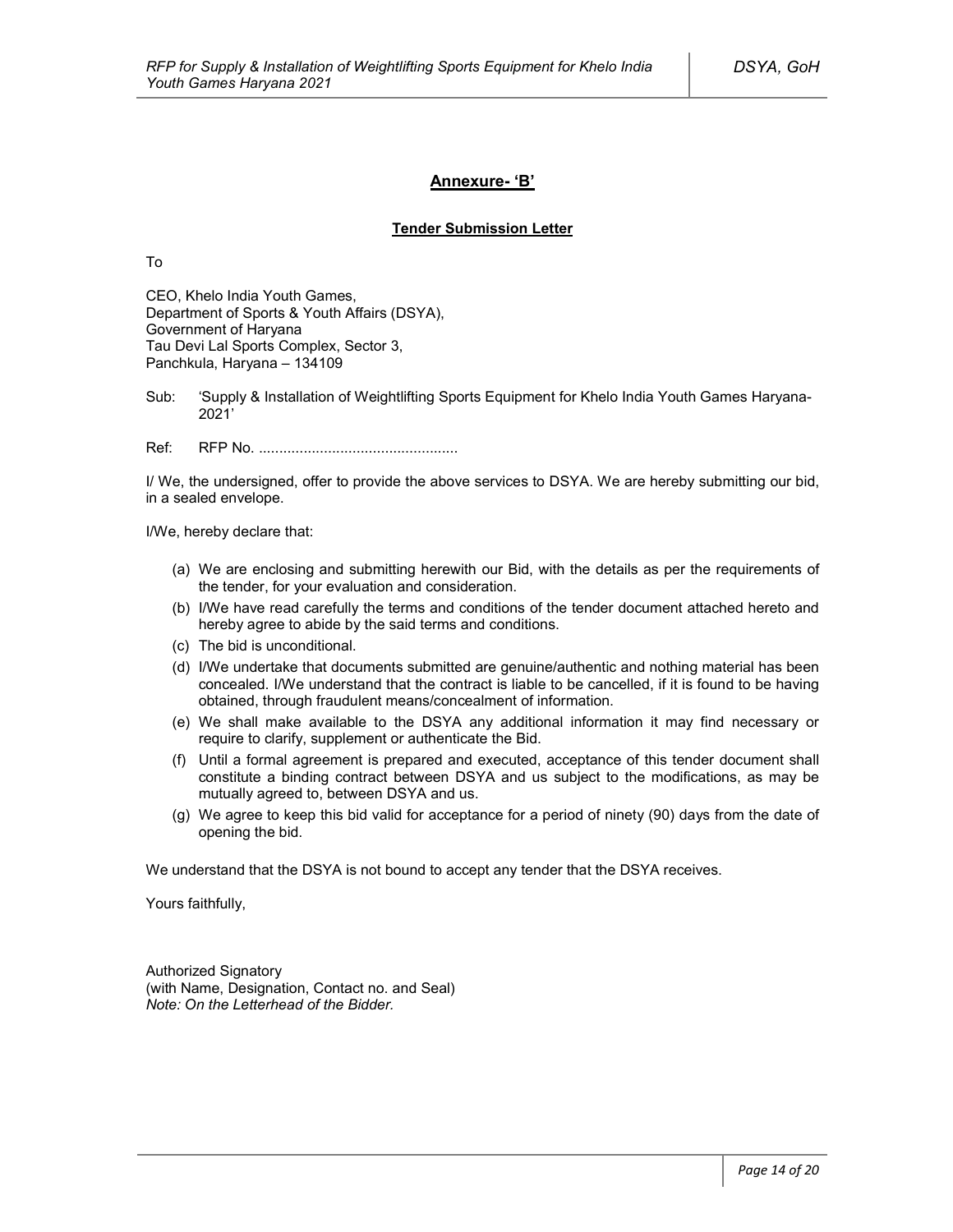### **Annexure- 'C'**

### **MAF (Manufacturer Authorization Form)**

Date: Ref Number:

To

CEO, Khelo India Youth Games, Department of Sports & Youth Affairs, Govt. of Haryana, Tau Devi Lal Sports Complex, Sector 3, Panchkula, Haryana - 134109

- Sub: 'Supply & Installation of Weightlifting Sports Equipment for Khelo India Youth Games-2021, Haryana'
- Ref: RFP No. .................................................

Dear Sir,

We authorize M/s ………………, to offer their quotation, negotiate and conclude the contract with you against the above invitation for offer.

We hereby extend our full guarantee and warranty as per terms and conditions of the and/or the contract for the equipment and services offered against this invitation for offer by the M/s ……………., **<Full address>**. We hereby commit to the terms and conditions and will not withdraw our commitments during the process and/or the period of contract. As OEM, if the successful bidder is unable to perform services as per contract, OEM shall offer maintenance services or designate another agency as per /contract for equipment offered and shall be responsible for execution of contract and shall be eligible to receive payments as per payment schedule

Yours Faithfully, (Signature of the Bidder)

Name Designation Seal<sup>1</sup> Date<sup>.</sup> Business Address: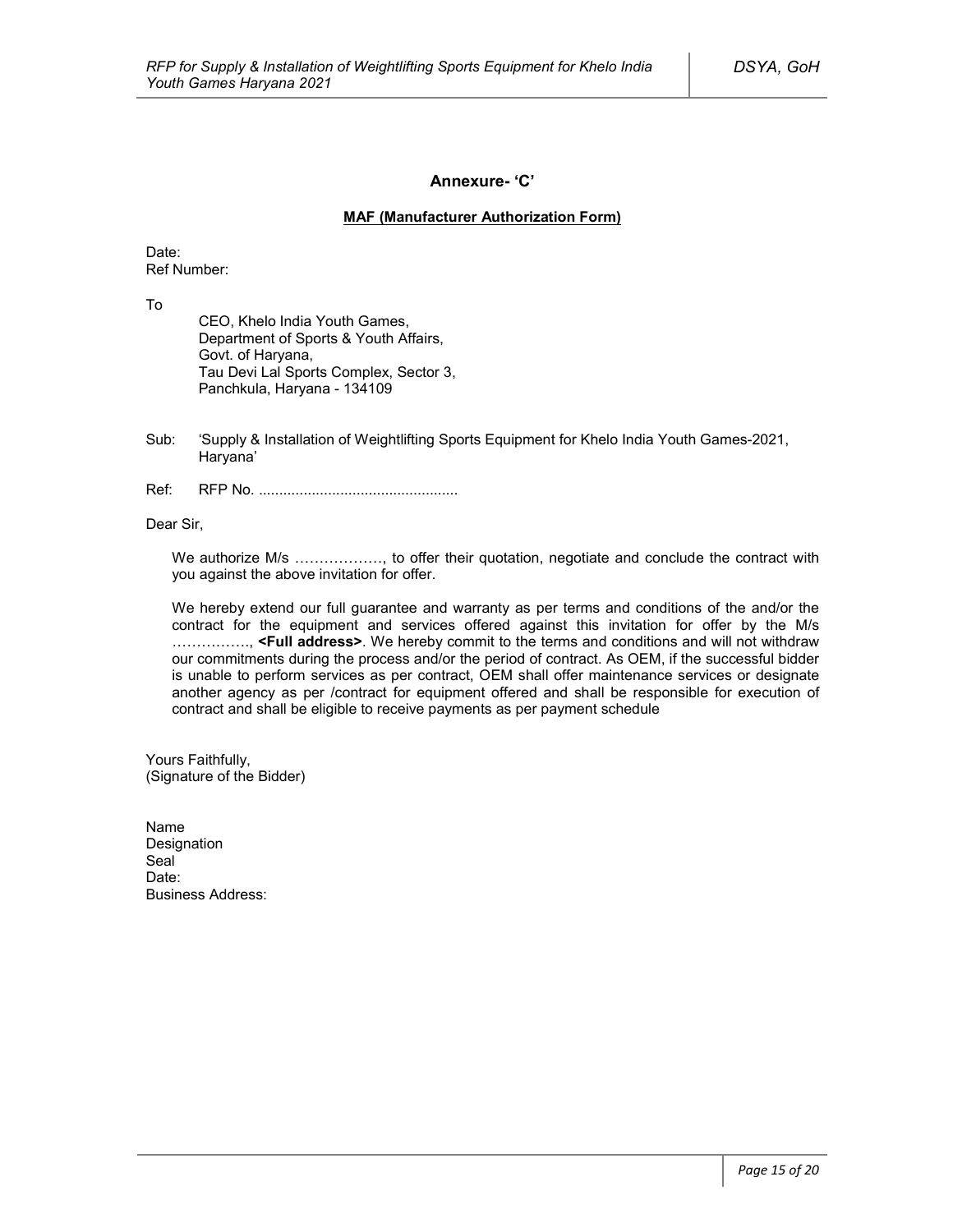### **Annexure-'D'**

### **Performa for Affidavit**

*(on non-judicial stamp paper of Rs. 100/-)*

I \_\_\_\_\_\_\_\_\_\_\_ Proprietor/Director/Partner of the firm M/s.\_\_\_\_\_ do hereby solemnly affirm that our firm M/s. has never been blacklisted/debarred either in Government Departments/Agencies in State of Haryana or Central Government Departments/Agencies etc. as on the date of submission of the bid in the present tender.

……………………………………………

Name of the Bidder ……………………………………………

Signature of the Authorised Signatory

…………………………………………… Name of the Authorised Signatory

| Place: |  |
|--------|--|
| Date:  |  |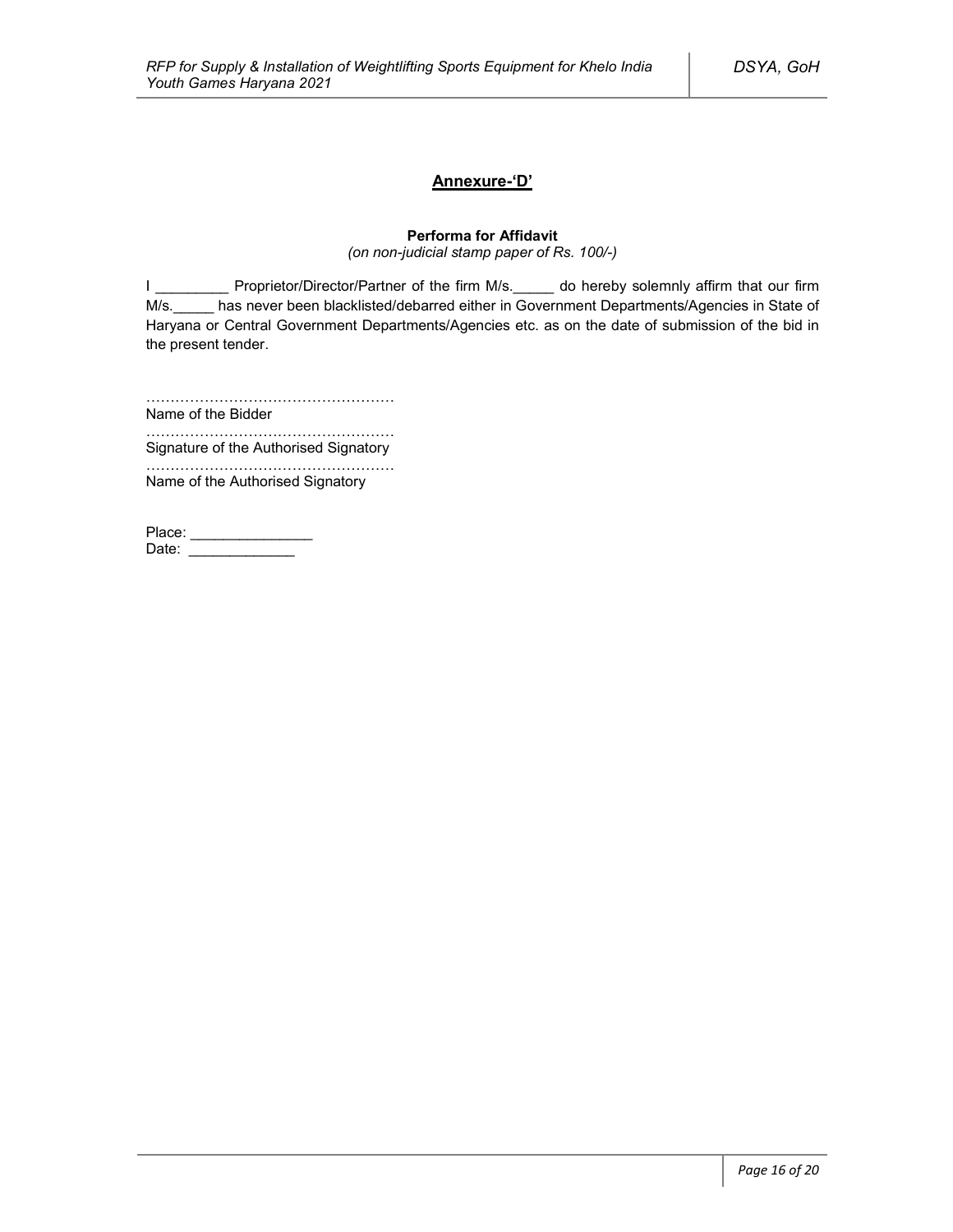### **Annexure- 'E'**

### **Format for Financial Capacity**

| <b>Financial Year</b> | <b>Annual Turnover</b> |
|-----------------------|------------------------|
| 2017-18               |                        |
| 2018-19               |                        |
| 2019-20               |                        |

**Note:** All figures quoted above shall be substantiated by attaching the copy of Audited Annual Reports or a certificate from a Chartered Accountant.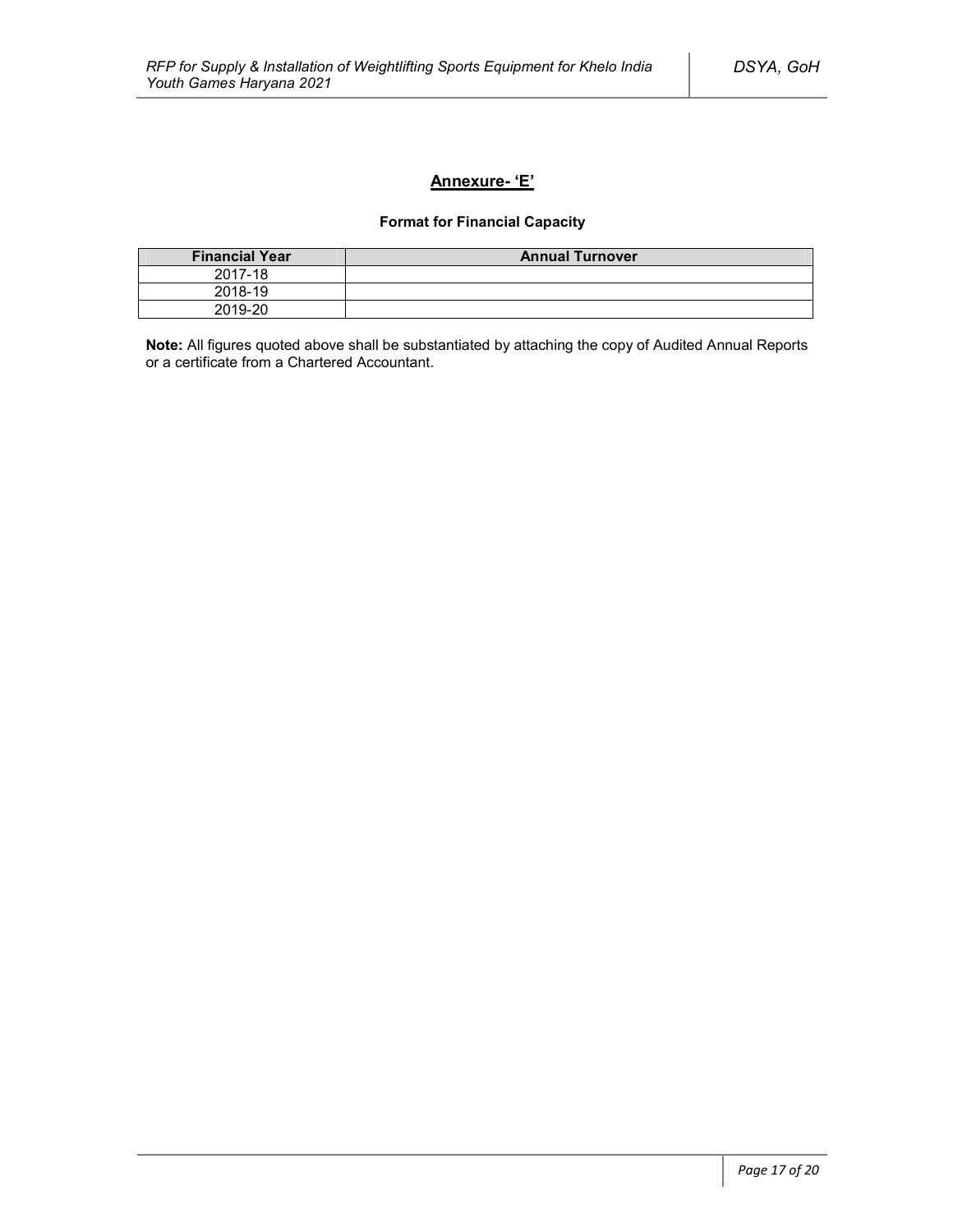### **ANNEXURE- 'I'**

### **ITEM WISE DETAILED SPECIFICATIONS & QUANTITY**

### **Sports Discipline: Weightlifting**

| Sr<br><b>No</b> | <b>Item Description</b>                                                                        | <b>Item Specification</b>                                                                                                       | <b>Required Brand</b>                                   | Quantity |
|-----------------|------------------------------------------------------------------------------------------------|---------------------------------------------------------------------------------------------------------------------------------|---------------------------------------------------------|----------|
| 1               | Rubber for Warming up<br>platform (2.5x1.25 mtr<br>Single piece)                               | 2.5x1.25 Per mtr Single piece;<br>approved by IWLF (D. Kumar)                                                                   | Indian made<br>approved by IWLF<br>(D.Kumar)/eleiko/Zkc | 40       |
| $\overline{2}$  | Judgement Flags (Manual)<br>for referee decision for<br>backup (Set = $3$ -Red $3$ -<br>White) | Standard Size; approved by<br><b>IWIF</b>                                                                                       | Ess Kay                                                 | 2        |
| 3               | Arrester Bar                                                                                   | 20cm x 20cm x 5Per mtr<br>Length; approved by IWLF                                                                              | Any Brand                                               | 2        |
| 4               | Squat Stand                                                                                    | Height and length adjustable;<br><b>Standard Quality Steel; height</b><br>2.5 feet adjustable up to 5 feet;<br>approved by IWLF | Any Brand                                               | 8        |

**Note:** Bidders are requested to quote exactly the required specifications and brands which are mentioned above. Quoted items other than the above-mentioned specifications and brands will not be considered.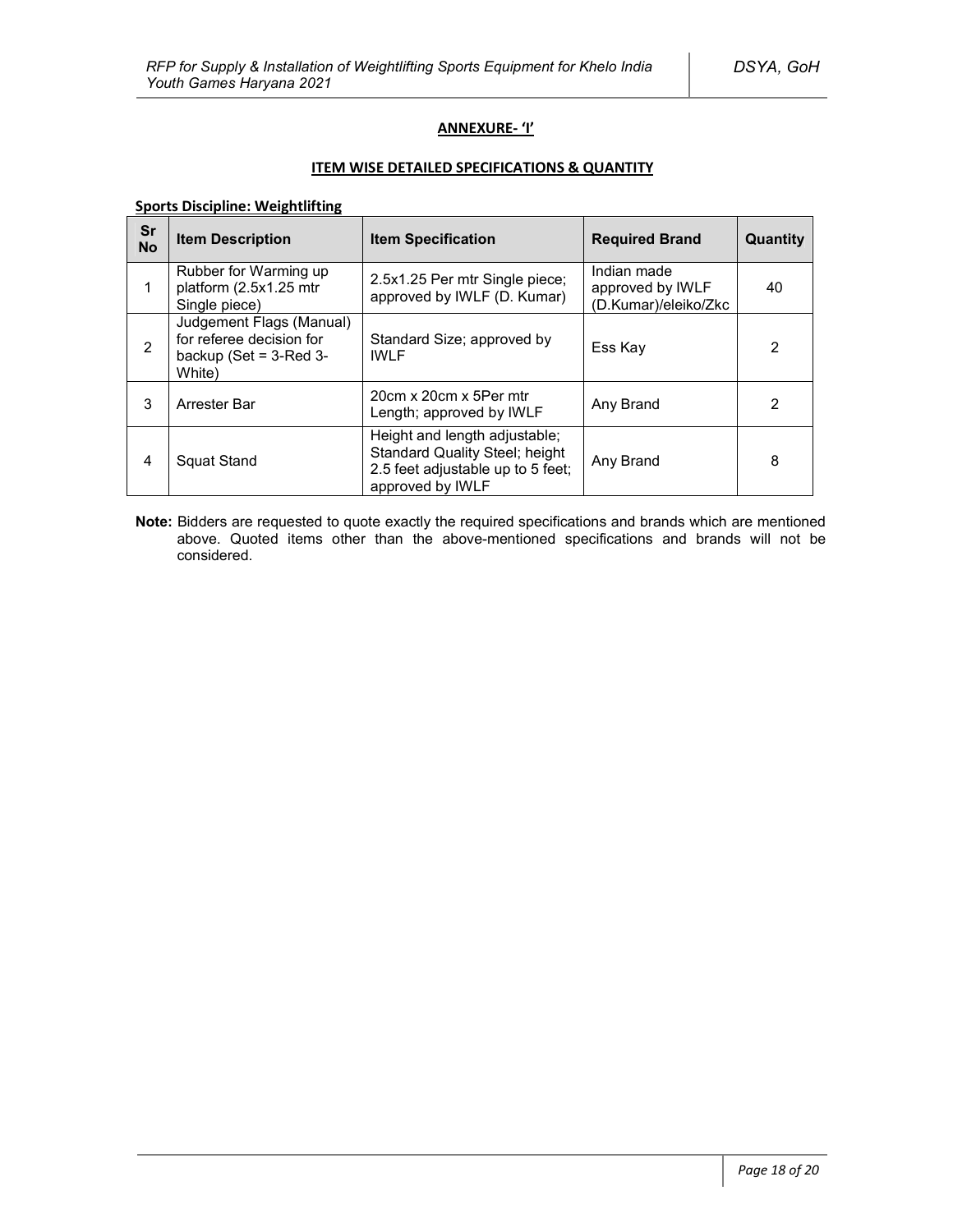### **ANNEXURE- 'II'**

### **COMPLIANCE STATEMENT:**

### **Sports Discipline: Weightlifting**

| <b>Sr No</b> | <b>Item Description</b>                                                                | <b>Compliance</b><br><b>Specifications</b><br>(Yes/No) | <b>Offer Brand</b><br>(Make/Model) | <b>Remarks</b><br>(If Any) |
|--------------|----------------------------------------------------------------------------------------|--------------------------------------------------------|------------------------------------|----------------------------|
|              | Rubber for Warming up platform<br>(2.5x1.25 mtr Single piece)                          |                                                        |                                    |                            |
| 2            | Judgement Flags (Manual) for<br>referee decision for backup (Set $=$<br>3-Red 3-White) |                                                        |                                    |                            |
| 3            | Arrester Bar                                                                           |                                                        |                                    |                            |
| 4            | Squat Stand                                                                            |                                                        |                                    |                            |